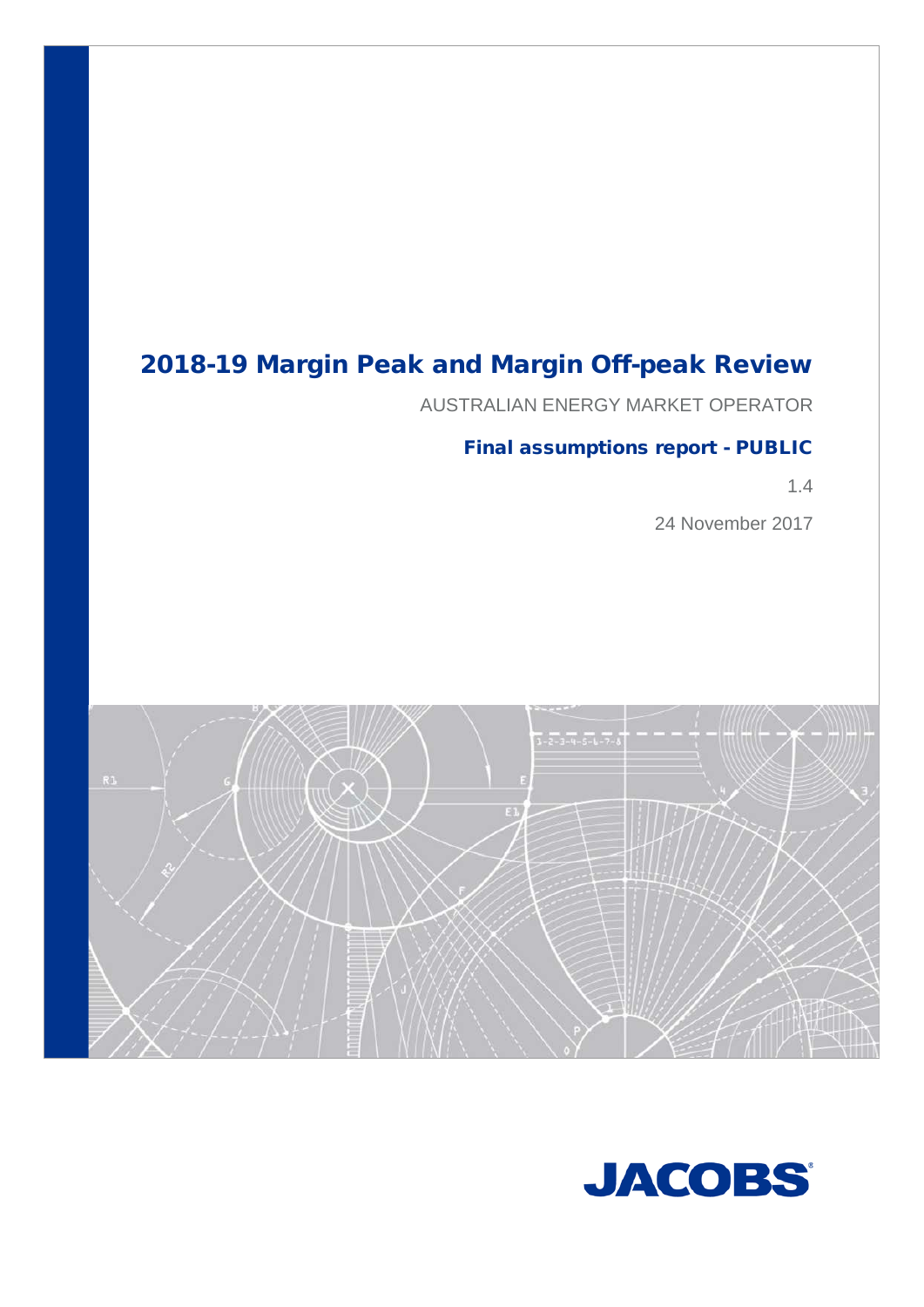

## 2018-19 Margin Peak and Margin Off-peak Review

| RO095900                                                                                   |
|--------------------------------------------------------------------------------------------|
| Final assumptions report - PUBLIC                                                          |
| 1.4                                                                                        |
| 24 November 2017                                                                           |
| Australian Energy Market Operator                                                          |
|                                                                                            |
| Paul Nidras                                                                                |
| Paul Nidras                                                                                |
| I:\MMA\Projects\RO095900 AEMO MVR\Report\Final assumptions report - PUBLIC<br>$V1.4$ .docx |
|                                                                                            |

Jacobs Group (Australia) Pty Limited ABN 37 001 024 095 Floor 11, 452 Flinders Street Melbourne VIC 3000 PO Box 312, Flinders Lane T +61 3 8668 3000 F +61 3 8668 3001 www.jacobs.com

#### **Document history and status**

| <b>Version</b> | <b>Date</b> | <b>Description</b>              | By        | <b>Review</b> | Approved |
|----------------|-------------|---------------------------------|-----------|---------------|----------|
| 1.0            | 11/09/2017  | Initial draft                   | P Nidras  |               | P Nidras |
| 1.1            | 22/09/2017  | Incorporated feedback from AEMO | P Nidras  |               | P Nidras |
| 1.2            | 26/09/2017  | Incorporated feedback from ERA  | S Hyland  | P Nidras      | P Nidras |
| 1.3            | 24/11/2017  | Finalised assumptions report    | G Gilotra | P Nidras      | P Nidras |
| 1.4            | 27/11/2017  | Incorporated minor AEMO edits   | G Gilotra | P Nidras      | P Nidras |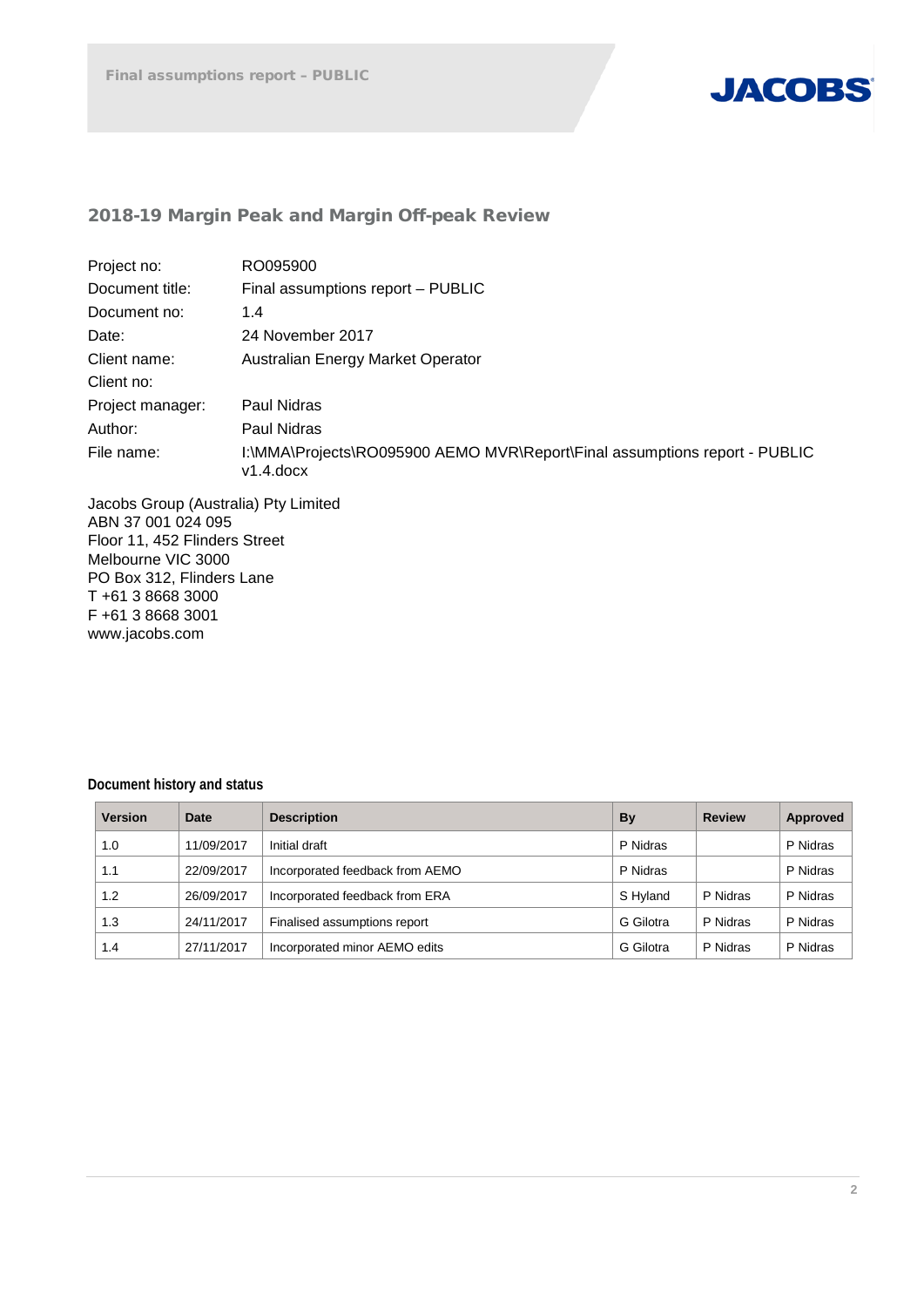

## **Contents**

| 1.    |  |
|-------|--|
| 2.    |  |
| 2.1   |  |
| 2.2   |  |
| 2.3   |  |
| 2.4   |  |
| 3.    |  |
| 4.    |  |
| 4.1   |  |
| 4.2   |  |
| 4.3   |  |
| 5.    |  |
| 6.    |  |
| 6.1   |  |
| 6.2   |  |
| 7.    |  |
| 7.1   |  |
| 7.1.1 |  |
| 7.2   |  |
| 8.    |  |
| 8.1   |  |
| 8.1.1 |  |
| 8.1.2 |  |
| 8.1.3 |  |
| 8.1.4 |  |
| 8.1.5 |  |
| 8.2   |  |
| 9.    |  |
| 9.1   |  |
| 9.2   |  |
| 9.3   |  |
| 9.4   |  |
| 9.5   |  |
| 9.6   |  |
|       |  |

## Appendix A. Pipeline tariffs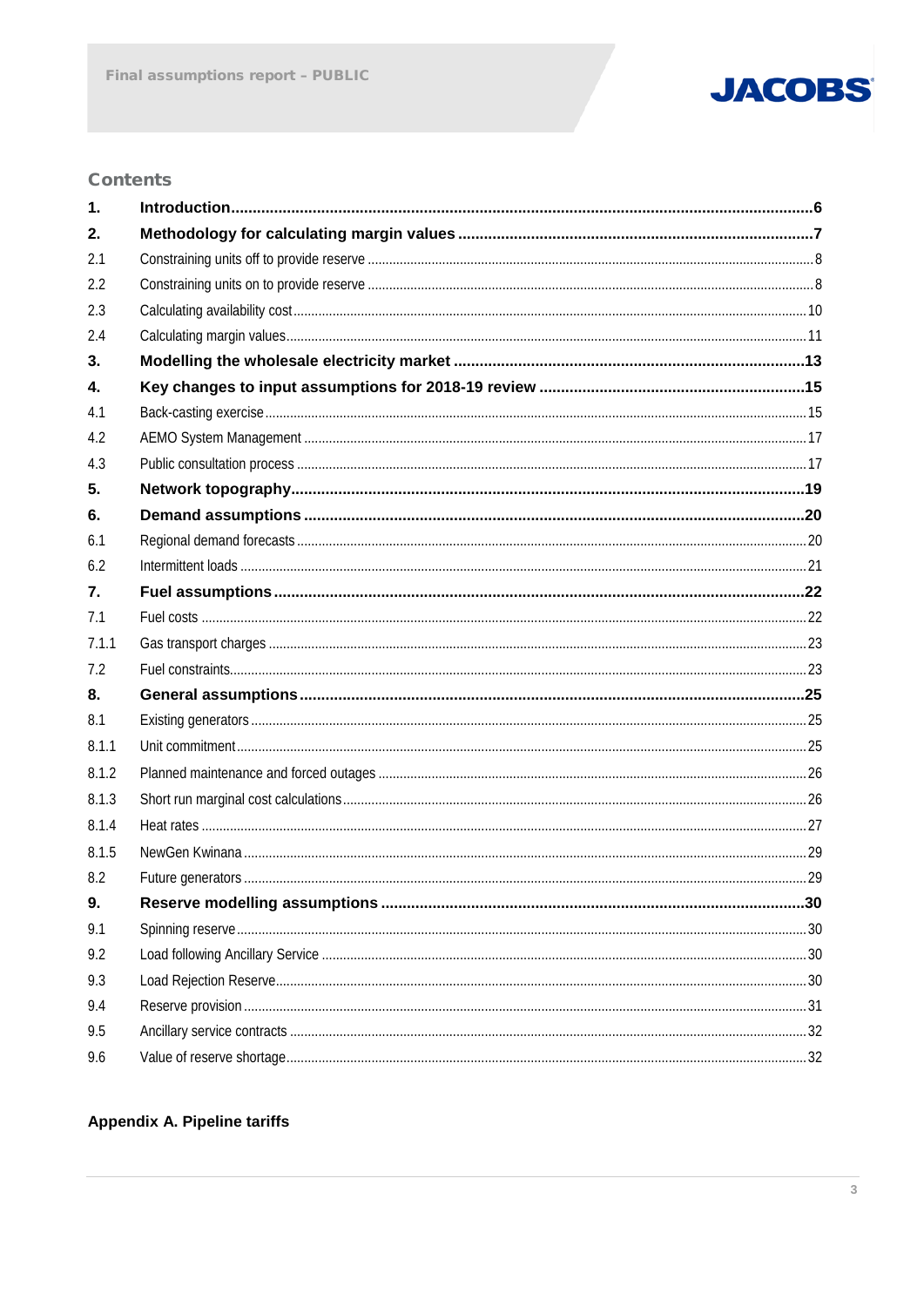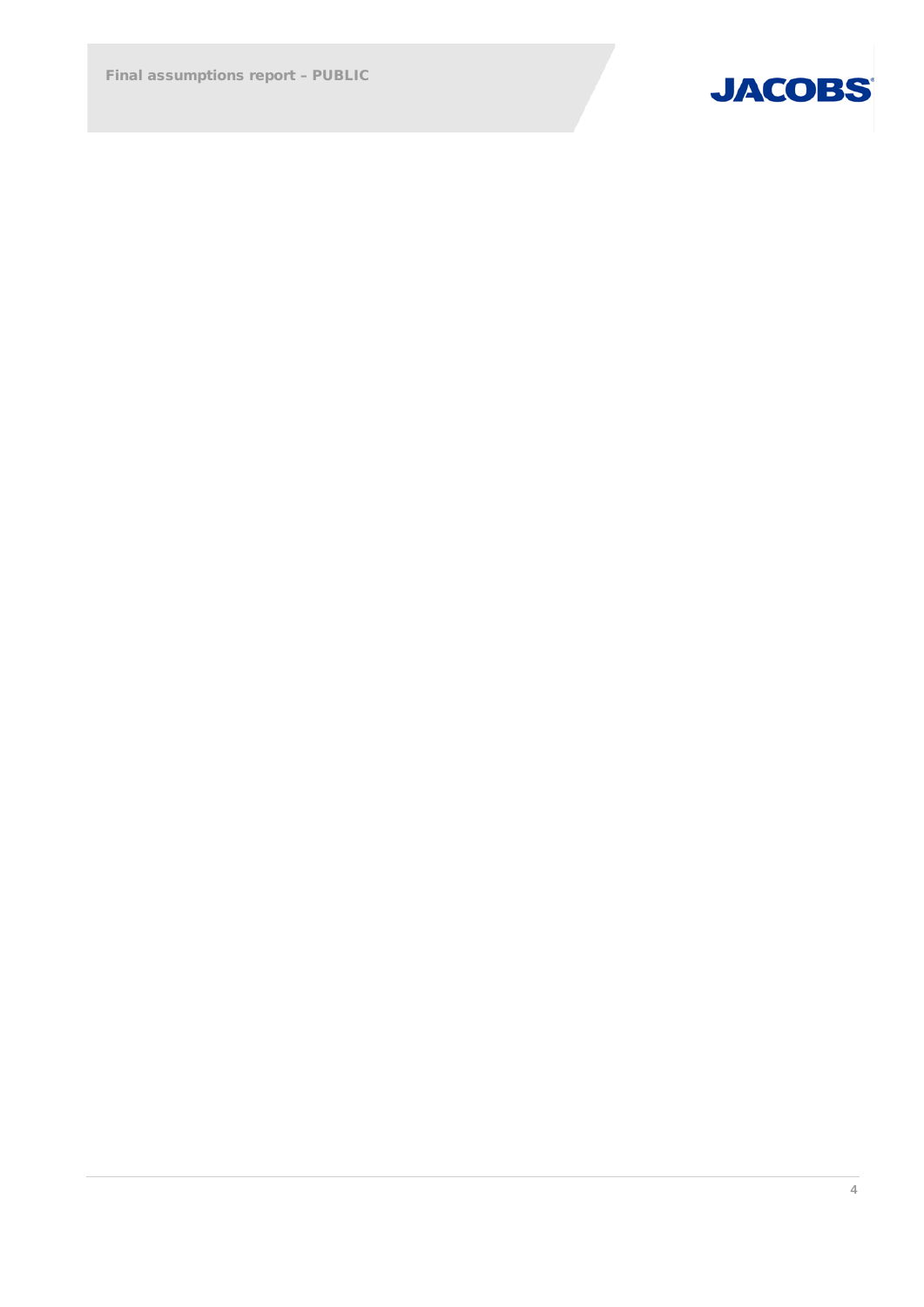

#### **Important note about your report**

The sole purpose of this report and the associated services performed by Jacobs is to determine margin peak and margin off-peak values that will apply to Synergy for its provision of Spinning Reserve Ancillary Services in the WEM in accordance with the scope of services set out in the contract between Jacobs and the Client. That scope of services, as described in this report, was developed with the Client.

In preparing this report, Jacobs has relied upon, and presumed accurate, any information (or confirmation of the absence thereof) provided by the Client and/or from other sources. Except as otherwise stated in the report, Jacobs has not attempted to verify the accuracy or completeness of any such information. If the information is subsequently determined to be false, inaccurate or incomplete then it is possible that our observations and conclusions as expressed in this report may change.

Jacobs derived the data in this report from information sourced from the Client (if any) and/or available in the public domain at the time or times outlined in this report. The passage of time, manifestation of latent conditions or impacts of future events may require further examination of the project and subsequent data analysis, and reevaluation of the data, findings, observations and conclusions expressed in this report. Jacobs has prepared this report in accordance with the usual care and thoroughness of the consulting profession, for the sole purpose described above and by reference to applicable standards, guidelines, procedures and practices at the date of issue of this report. For the reasons outlined above, however, no other warranty or guarantee, whether expressed or implied, is made as to the data, observations and findings expressed in this report, to the extent permitted by law.

This report should be read in full and no excerpts are to be taken as representative of the findings. No responsibility is accepted by Jacobs for use of any part of this report in any other context.

This report has been prepared on behalf of, and for the exclusive use of, Jacobs's Client, and is subject to, and issued in accordance with, the provisions of the contract between Jacobs and the Client. Jacobs accepts no liability or responsibility whatsoever for, or in respect of, any use of, or reliance upon, this report by any third party.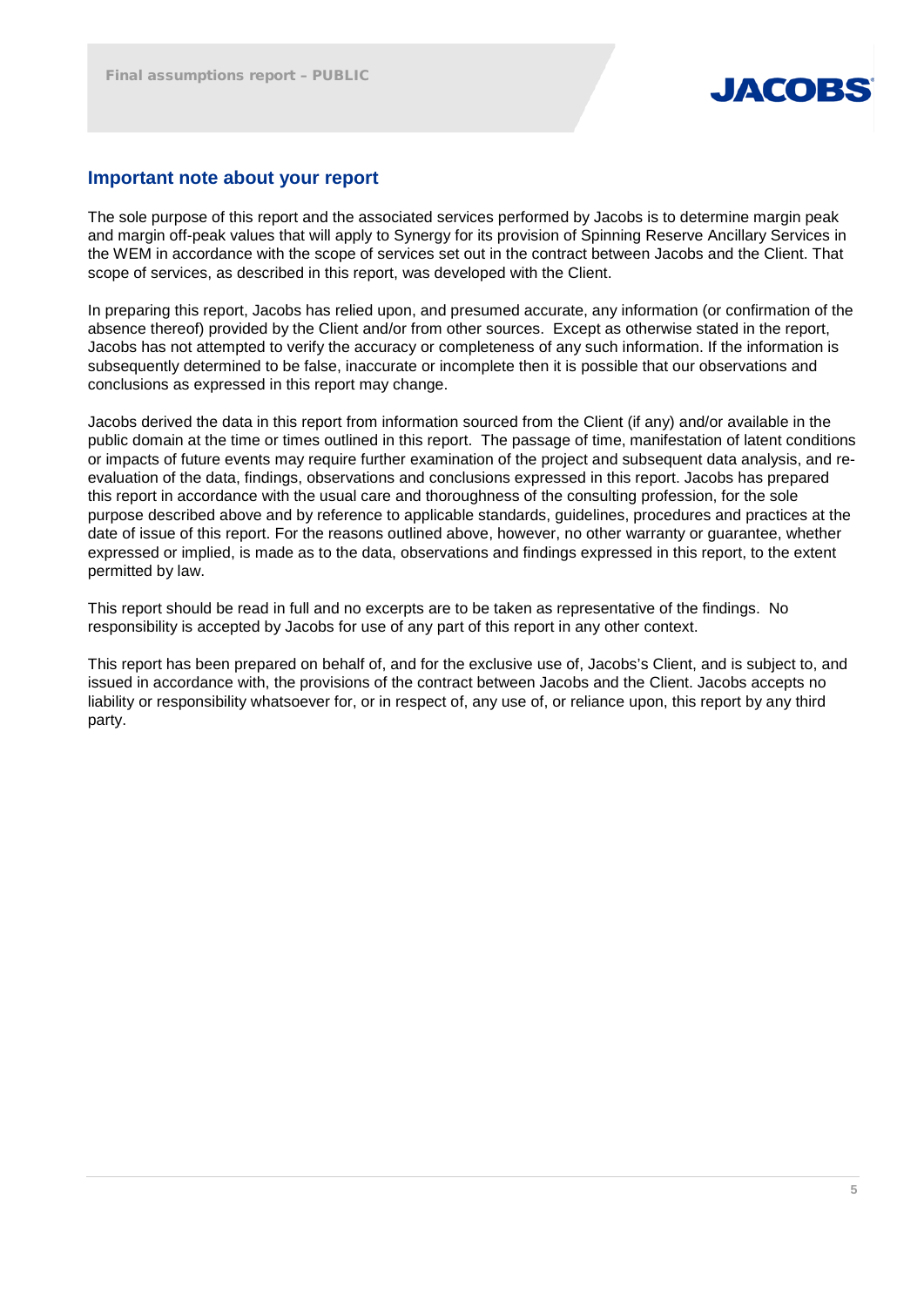

## **1. Introduction**

The Australian Energy Market Operator (AEMO) has engaged Jacobs to assist in determining the appropriate margin values to be applied for the financial year commencing 1 July 2018. The values for the Margin\_Peak and Margin\_Off-Peak parameters are used in the ancillary service settlement calculations under clause 9.9.2 of the Market Rules for the compensation of costs incurred by Synergy as the default provider of the Spinning Reserve Ancillary Service. Spinning Reserve Ancillary Services is reserve that is synchronised to the system that can respond almost immediately and provide frequency support for a short duration. These parameters reflect the margins applied to the Balancing Price in the settlement calculations of the availability costs to be paid to Synergy for the provision of Spinning Reserve Ancillary Services. The Market Rules also allow other generators to provide Spinning Reserve Ancillary Service through a contract with AEMO, provided it is a less expensive alternative.

To determine appropriate Margin\_Peak and Margin\_Off-Peak parameters for the period of interest, we calculated the availability cost for Spinning Reserve Ancillary Service (SR) in peak and off-peak periods, based on market simulations, and then re-arranged the equation in clause 9.9.2(f) of the Market Rules to calculate the required parameters.

We simulated the Wholesale Electricity Market (WEM) for the South West interconnected system (SWIS) using PLEXOS, commercially available software developed in Australia by Energy Exemplar. PLEXOS is a Monte Carlo mathematical program that co-optimises both the energy and reserve requirements in the WEM.

In PLEXOS, dispatch is optimised to meet load and ancillary service requirements at minimum cost subject to a number of operating constraints. In our WEM model, these operating constraints include:

- generation constraints availability (planned and unplanned outages), unit commitment and other technical constraints;
- transmission constraints line ratings and other generic constraints;
- fuel constraints for example, daily fuel limits; and
- ancillary service constraints maximum unit response, calculation of dynamic risk.

The availability cost resulting from backing-off generation to provide SR will depend on both the marginal costs of the generators providing the reserve, and the market clearing price (Balancing Price) set by the marginal generator. From previous modelling experience, we have found that this availability cost can be sensitive to assumptions such as fuel costs (for new and existing plant), unit commitment (based on start-up cost assumptions) and the ability of various units to provide Load Following Ancillary Service (LFAS). In recognition of the importance of these assumptions, we have prepared this Assumptions Report for review by key stakeholders prior to undertaking any analysis.

All prices and costs in this report are given in June 2017 dollars, unless otherwise specified. Where the same cost assumptions have been adopted as previously used in the calculation of the 2017-18 financial year margin values that were determined by the Economic Regulation Authority (ERA) on 31 March 2017, the costs have been adjusted from June 2016 to June 2017 dollars using the Perth Consumer Price Index (All Groups) published by the Australian Bureau of Statistics.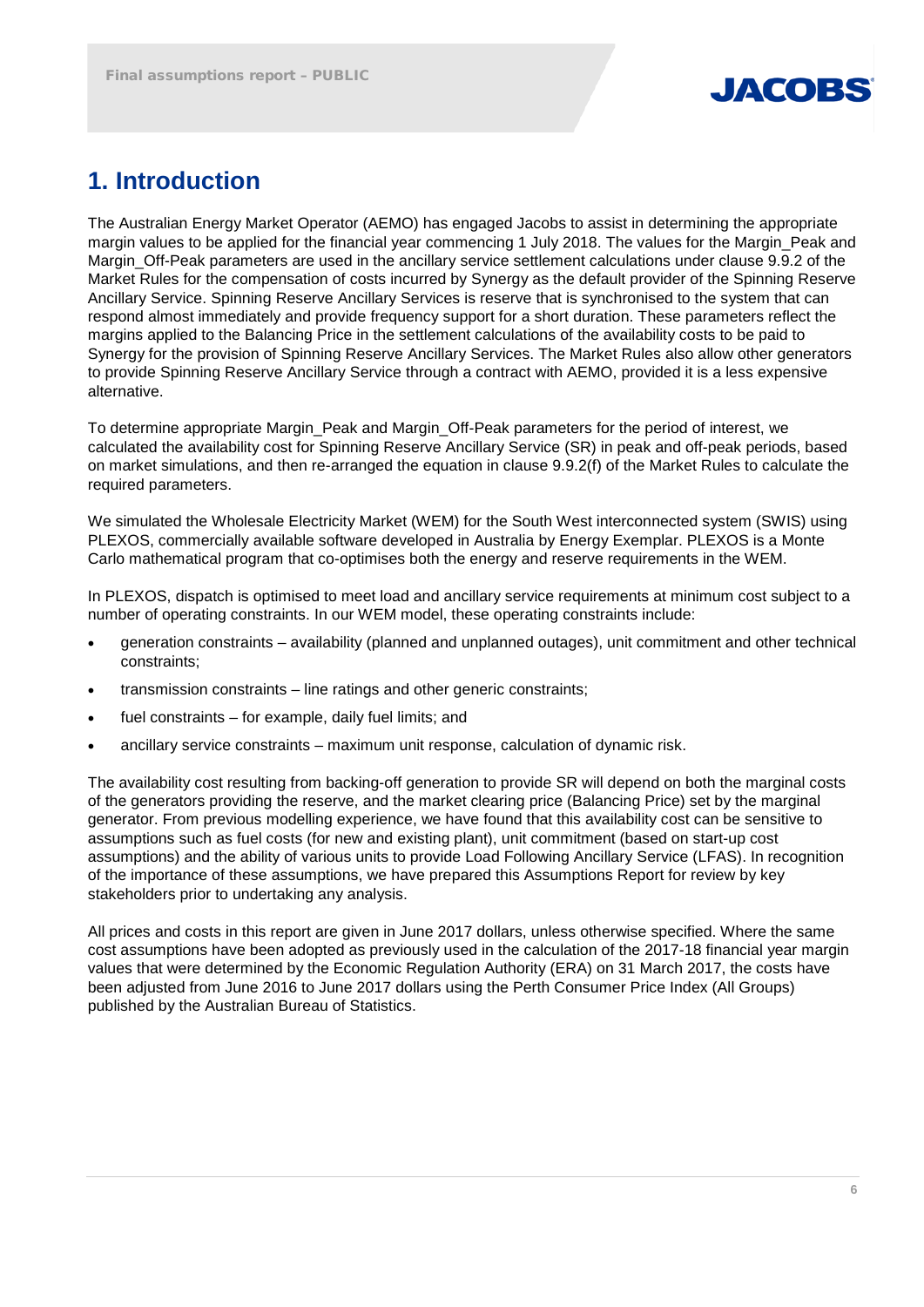

## **2. Methodology for calculating margin values**

SR for the WEM is, by default, provided by Synergy, although System Management may also contract with other market participants to provide SR where it is cost-effective to do so. AEMO pays Synergy for its services in accordance with the formula prescribed in clause 9.9.2(f) of the Market Rules.

Two of the key parameters of the formula in clause 9.9.2(f) are the Margin\_Peak and Margin\_Off-Peak, which are to be proposed by AEMO to the ERA each financial year. These parameters are intended to reflect the payment margin (i.e. as a percentage of the Balancing Price in either the peak or off-peak periods) that, when multiplied by the volume of SR determined and the Balancing Price, will compensate Synergy for energy sales forgone and losses in generator efficiency resulting from backing off generation to provide SR. Clause 3.13.3A(a) stipulates that:

*(a) by 30 November prior to the start of the Financial Year, AEMO must submit a proposal for the Financial Year to the Economic Regulation Authority:*

- *i. for the reserve availability payment margin applying for Peak Trading Intervals, Margin\_Peak, AEMO must take account of:*
	- *1. the margin Synergy could reasonably have been expected to earn on energy sales forgone due to the supply of Spinning Reserve Service during Peak Trading Intervals; and*
	- *2. the loss in efficiency of Synergy's Scheduled Generators that System Management has scheduled (or caused to be scheduled) to provide Spinning Reserve Service during Peak Trading Intervals that could reasonably be expected due to the scheduling of those reserves;*
- *ii for the reserve availability payment margin applying for Off-Peak Trading Intervals, Margin\_Off-Peak, AEMO must take account of:*
	- *1. the margin Synergy could reasonably have been expected to earn on energy sales forgone due to the supply of Spinning Reserve Service during Off-Peak Trading Intervals; and*
	- *2. the loss in efficiency of Synergy's Scheduled Generators that System Management has scheduled (or caused to be scheduled) to provide Spinning Reserve Service during Off-Peak Trading Intervals that could reasonably be expected due to the scheduling of those reserves[.]*

The reserve availability payment to Synergy should be equal to the sum of generator efficiency losses and energy sales forgone (resulting from reduced generation quantity due to the commitment of capacity for providing SR), which may be incurred through:

- movement to a less efficient point on a unit's heat rate curve;
- an increase in production from higher cost Synergy plant to counteract lower cost generation backed off to provide reserve;
- additional start-up costs that may be incurred due to commitment of additional units that would otherwise not have been required;
- a reduction in generation from Synergy plant and a corresponding increase in generation from Independent Power Producers (IPP), resulting in loss of profit for Synergy.

Reserve availability payments are calculated in the modelling by simulating the power system as it currently operates with reserve provisions and comparing those outcomes to a counterfactual case without reserve provisions. The difference in Synergy's generation costs between the two cases addresses Synergy's loss in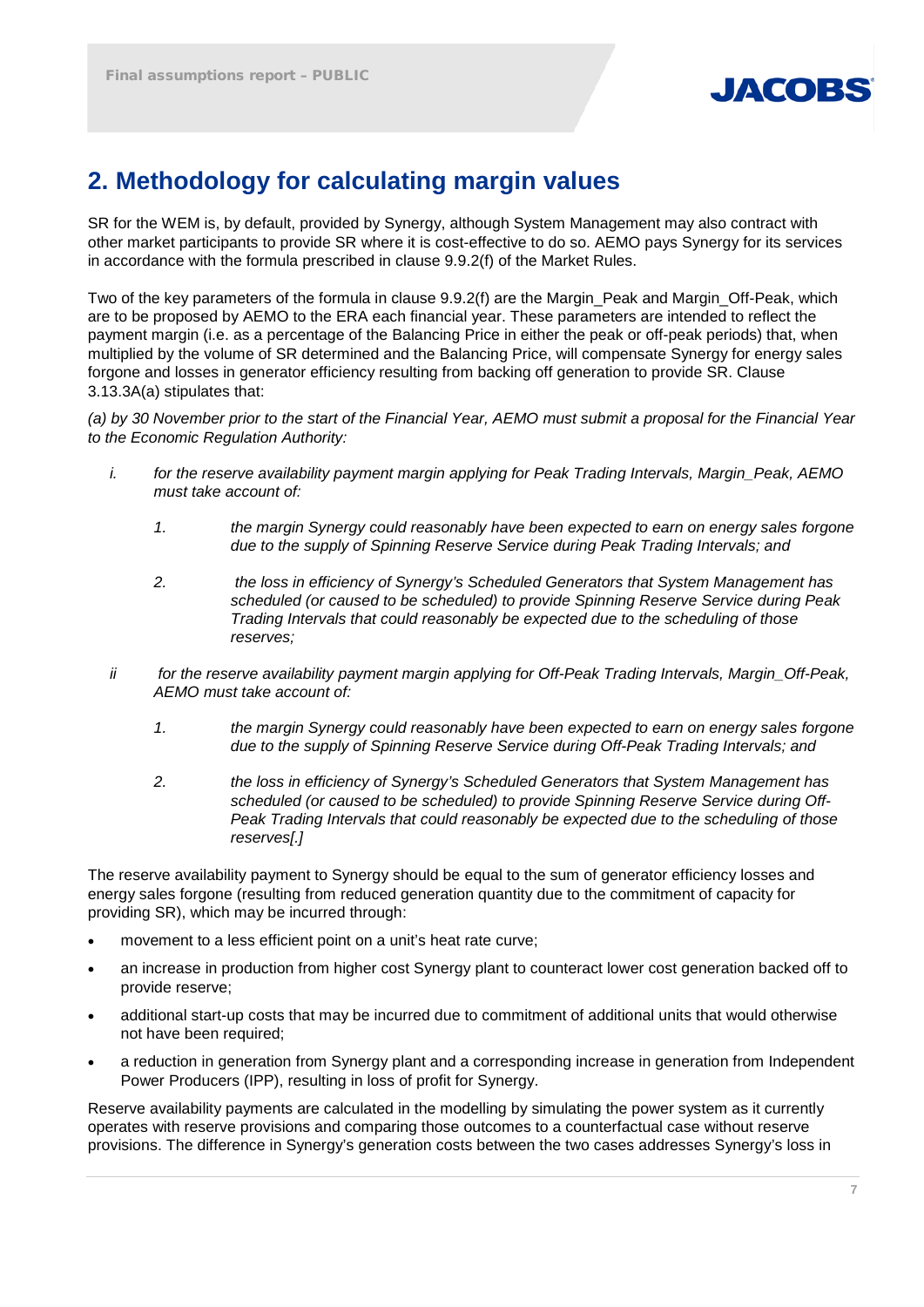

efficiency. Synergy's loss of revenue is calculated as the difference in Synergy's generation multiplied by the price from the simulation including reserve provision. The choice of price for this part of the calculation is important because if Synergy was not providing SR, some other party would have to. The price must therefore be the market price with SR requirements being met, and energy demand being satisfied.

## **2.1 Constraining units off to provide reserve**

By way of example, consider a simple system consisting of four generators, three of which are owned by the default provider (Gen 1, Gen 2 and Gen 4), and one which is owned by an IPP (Gen 3). In this example, summarised diagrammatically in [Figure 1](#page-7-0) , only the default provider can provide SR and, in this period, SR is provided by backing off generation from Gen 2 (quantity q3 – q2). By reducing output, Gen 2's average generation cost has increased from Cost 1 to Cost 2, as it is generating less efficiently. Additionally, energy production costs have increased due to the commitment of Gen 4. Consequently, the reserve availability cost incurred by the default provider is equivalent to the sum of the shaded areas A and B plus the cost of starting up Gen 4. If Gen 4 had been an IPP, Area B would represent the margin the default provider could have earned on energy sales forgone due to reserve provision.



<span id="page-7-0"></span>**Figure 1 Example of generator efficiency losses resulting from reserve provision**

## **2.2 Constraining units on to provide reserve**

During the off-peak, some units may be constrained on at minimum generation level to meet the reserve requirements but a lower cost generator may be the marginal generator setting the price. Therefore, the availability cost could be quite high relative to the Balancing Price.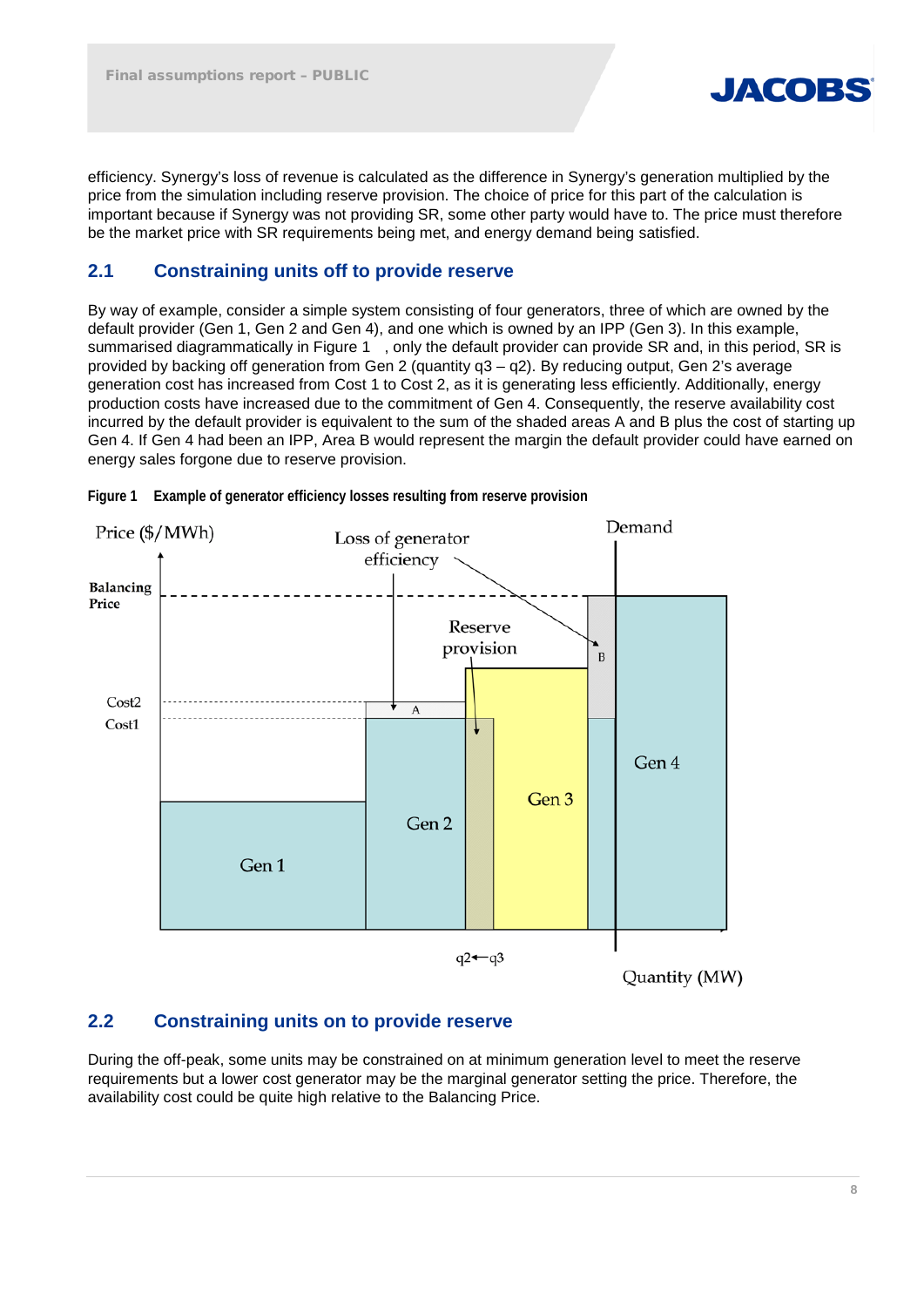

To illustrate this situation, consider again the simple four generator example introduced earlier although, this time, assume that all generators are owned by the default provider. In the original example, Gen 2 was backed off to provide reserve, and Gen 4 was committed to meet demand [\(Figure 1](#page-7-0) ). Gen 4's dispatch was equal to the level of reserve provided  $(q3 - q2)$  and the reserve availability cost was equal to area A + area B.

Now, consider the situation whereby Gen 4 has a minimum generation level greater than  $(q3 - q2)$ . In order to meet the reserve requirement, Gen 2 must still back off generation from q3 to q2, but Gen 4 is now constrained on to its minimum generation level. Consequently, Gen 3's output is reduced as there is insufficient demand for Gen 3 to operate at maximum capacity and for Gen 4 to operate at minimum generation level [\(Figure 2\)](#page-8-0). At the margin, any variations in demand will be met by Gen 3. Therefore, Gen 3 is the marginal generator setting the price, not Gen 4. The reserve availability cost is the sum of areas A, B and C, representing the increase in generation costs incurred by the default provider as a consequence of providing reserve.

If Gen 4's generation costs are significantly larger than the cost of the marginal generator, and if Gen 4's minimum generation level is greater than the level of reserve provision required, then it is possible that this availability cost may result in relatively high margin value (greater than 100%, as we observed in the 2009 Margin Value Review).



<span id="page-8-0"></span>**Figure 2 Example of availability cost with Gen 4 constrained on**

It is also possible to have more than one Synergy unit constrained on to provide reserve if demand is low and the level of generation from IPP's is relatively high, since Synergy provides the majority of SR in the WEM.

The PLEXOS simulation package's criterion for meeting the WEM's SR requirements for any given period is that it does so at least cost. PLEXOS will therefore implement the necessary generation response required to supply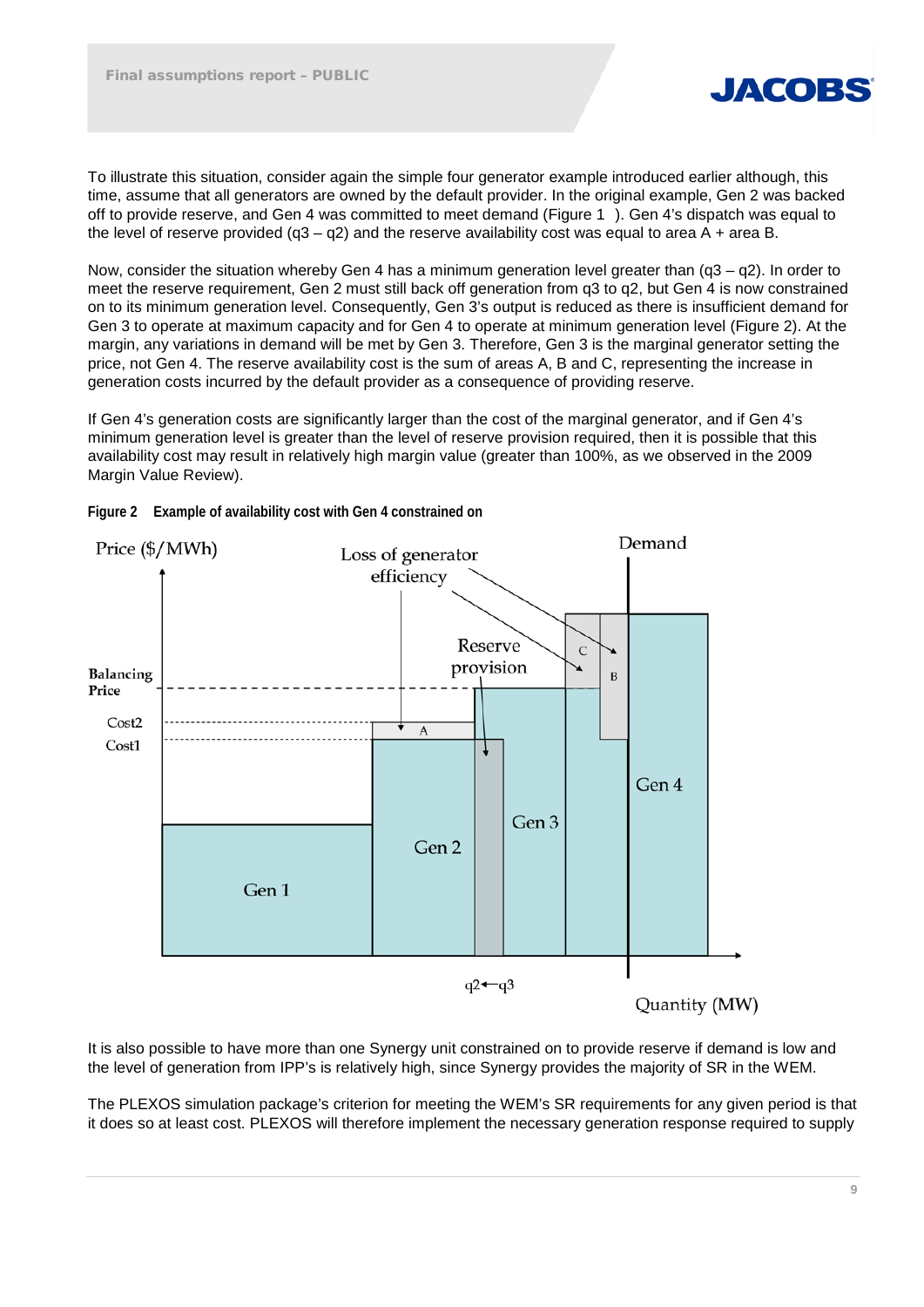

an adequate level of SR by considering all available options, including the two described above, but it will ultimately choose the least cost option, and this is the outcome reflected in the simulation outputs.

## **2.3 Calculating availability cost**

Prior to 2014, the availability cost was calculated for peak and off-peak periods by comparing Synergy's total generation costs and generation quantities, with and without providing SR. This approach changed in 2014 because Load Rejection Reserve (LRR), which is a reserve lower service accommodating the sudden disconnection of large loads, was also included in the modelling of the SWIS, and this meant that the cost impact of including LRR had to be separated from the cost of providing SR. LRR constraints were introduced to the Jacobs WEM model in mid- 2014 when modelling LRR costs for System Management. To maximise the model accuracy it was decided to continue to use these enhancements in all studies from 2014 onwards, including this year's study. The methodology for separating Synergy's cost of providing LRR from its cost of providing SR is given below.

The formula for calculating the availability cost for providing a reserve service is as follows:

*Availability cost = GenCost\_Res – GenCost\_NRP + (GenQ\_NRP – GenQ\_Res)\*Balancing Price*

where:

*GenCost\_Res = Synergy's total generation costs, including start-up costs, with reserve provision*

*GenCost\_NRP = Synergy's total generation costs, including start-up costs, without any reserve*

*provision apart from* LFAS[1](#page-9-0)

*GenQ\_Res = Synergy's total generation volume, with reserve provision*

*GenQ\_NRP = Synergy's total generation volume, without any reserve provision apart from LFAS*

*Balancing Price = the modelled system marginal price for dispatch, with reserve provision*

It is necessary to calculate the availability cost relative to a specific set of reserve requirements, since this is the only way to separate out the cost contribution of each reserve type. This is relevant to the margin values calculation because Synergy is the default reserve provider for both SR and LRR. For example, the availability cost of providing SR can be modelled relative to a base case where LRR is also modelled (where both market simulations include LRR), or relative to a base case where no LRR is modelled (where neither market simulation includes LRR).

Simulation of SR costs in the 2015/16 margin values study revealed that there is often an interaction cost effect between the cost of providing SR and the cost of providing LRR. That is, the cost of providing both forms of reserve is generally higher than the sum of providing each reserve separately. The difference between these two quantities is labelled as the Interaction Cost.

The availability costs for Synergy to provide SR is determined separately from the provision of LRR. This is due to clause 3.13.3B of the Market Rules, which requires the ERA to make a separate determination for the recovery of Synergy's costs for LRR and utilise a different settlement mechanism for recovery of costs. Following consultation with AEMO, it was determined that the availability cost of providing SR should be the

<span id="page-9-0"></span><sup>&</sup>lt;sup>1</sup> Load Following Ancillary Services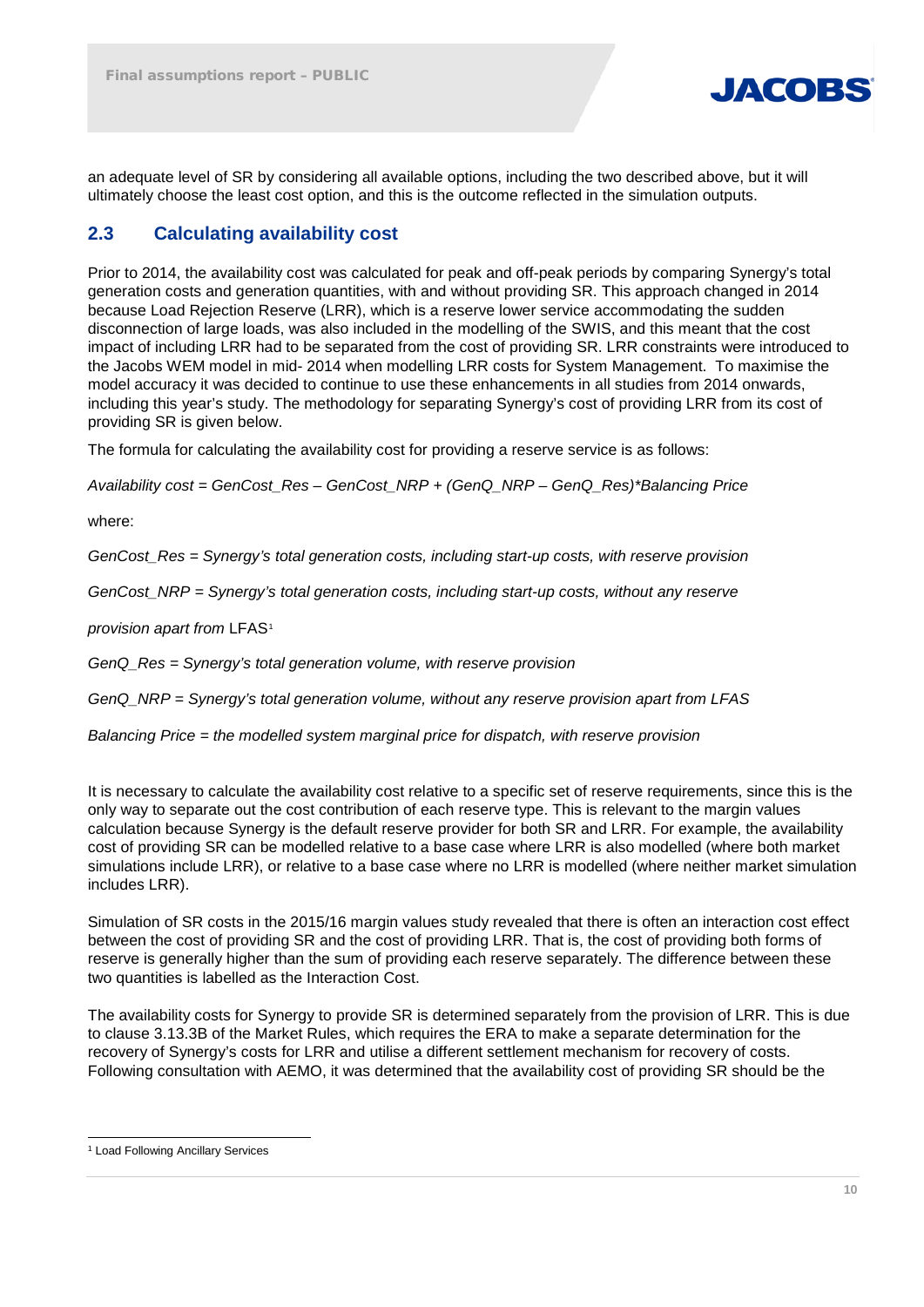

Base SR availability cost<sup>[2](#page-10-0)</sup> plus the Interaction cost of providing both SR and LRR, allocated proportionally to the average level of SR required across the study horizon relative to the sum of the SR and LRR requirements.

That is:

#### *Availability Cost(SR) = Availability Cost(SR only) + [ Interaction Cost \* SR\_Proportion ]*

where:

*Interaction Cost = Availability Cost(SR given LRR) – Availability Cost(SR only)*

*SR\_Proportion = Average SR provision / (Average SR provision + Average LRR provision)*

A more intuitive formulation of the Availability Cost for SR can be obtained by substituting the above definition of the Interaction Cost into the formula for *Availability Cost (SR)*. This yields:

#### *Availability Cost(SR) = Availability Cost(SR only) + [ Availability Cost (SR given LRR) – Availability Cost (SR Only)] \* SR\_Proportion*

which simplifies to:

#### *Availability Cost(SR) = Availability Cost(SR only) \* [1 – SR\_Proportion] +*

#### *Availability Cost (SR given LRR) \* SR\_Proportion*

In other words, the Availability Cost of SR is the weighted average of the Availability Cost of providing SR with no LRR requirement, and the Availability Cost of providing SR with an LRR requirement. The weights are the proportion of LRR provision and the proportion of SR provision respectively, relative to the sum of SR and LRR provision (approximately 40% and 60% respectively for the current set of simulations).

For calculating losses in generator efficiency resulting from reducing output to provide SR, heat rate curves are used from Jacobs' WEM database, as discussed in Section [8.1.4.](#page-26-0)

## **2.4 Calculating margin values**

Clause 9.9.2(f) of the Market Rules provides a formula for calculating the total availability cost in each Trading Interval as a function of the margin value, Spinning Reserve Capacity (SR\_Capacity), Load Following Raise provision (LF\_Up\_Capacity) and Balancing Price<sup>[3](#page-10-1)</sup> in the period t:

SR\_Availability\_Payment(t) =  $0.5 *$  Margin (t)  $*$  BalancingPrice(t)  $*$  max(0, SR\_Capacity(t) – LF\_Up\_Capacity(t) – Sum( $c∈ CAS_SR, ASP_SRQ(c,t))$ ) + Sum( $c∈ CAS_SR,ASP_SRP$ ayment(c, m)/ TITM)

where CAS\_SR is the set of contracted SR services, ASP\_SRQ(c,t) is the quantity determined by System Management for contracted SR service c, in time period t, multiplied by 2 to convert to units of MW, ASP\_SRPayment(c,m) is the payment for contracted SR service c, in month m, and TITM is the number of trading intervals in trading month m. In practice and for the purposes of settlement, the LF\_Up\_Capacity term in the above formula includes LFAS raise (LFR) from all facilities, regardless of whether the LFR is eligible to contribute to SR (see section [9.2\)](#page-29-0) and has been identified as a constraint that exists in AEMO's settlement

<span id="page-10-0"></span><sup>&</sup>lt;sup>2</sup> The availability cost of providing SR only, with no provision of LRR.

<span id="page-10-1"></span> $3$  In this model the Balancing Price cannot be a negative number – if it is negative then it is adjusted upwards to zero.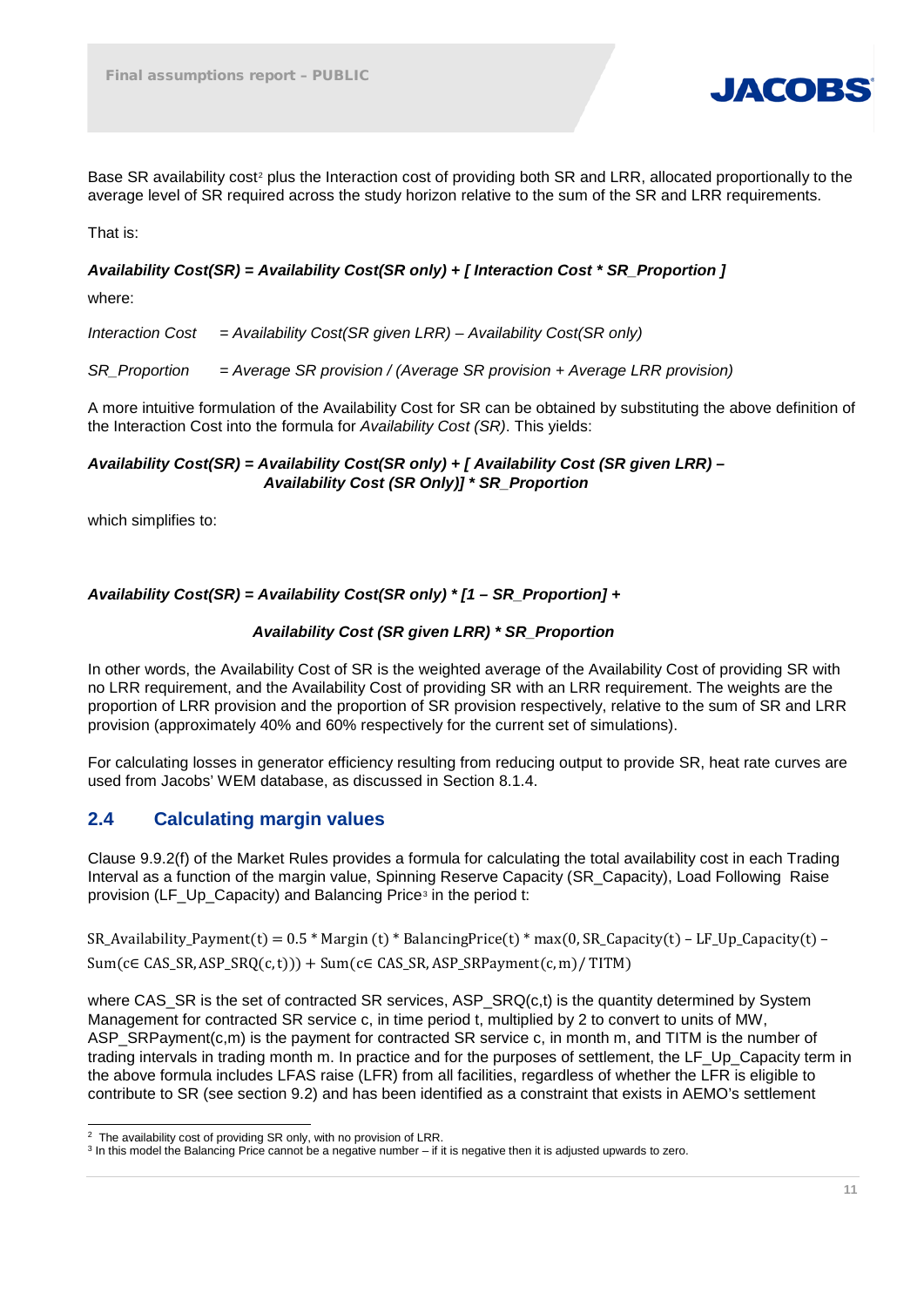

model. Any LFR that is ineligible to contribute to SR needs to be supplied by Synergy facilities with SR capability to avoid a shortfall in SR provision. Therefore, in the modelling we have modified the SR\_Capacity(t) term to include LF\_Up\_Capacity(t) that is ineligible to contribute to SR in order to represent the required SR amount that needs to be sourced from Synergy for settlement purposes.

Synergy's annual availability cost can be derived from the above equation by dropping the last term in the equation in clause 9.9.2(f) of the Market Rules, which relates to contracted SR ancillary services (which Synergy does not provide), noting that SR\_Capacity(t) refers only to Synergy generators, and summing over all trading intervals in the year, as follows:

Availability Cost = 0.5  ${}^*\Sigma_t$  Margin(t)  $*$  BalancingPrice(t)  $*$  max(0, SRCapacity(t) – LFR(t) –  $\sum_{c \in CAS}$  <sub>SR</sub> ASP\_SRQ(c, t))

This can then be decomposed to differentiate peak and off-peak periods, while constraining the margin parameter to be a constant for the peak and off-peak time periods as follows:

Availability Cost = 0.5 \* (Margin<sub>Peak</sub> \*  $\sum_{t \in Peak}$  BalancingPrice(t) \* max(0, SRCapacity(t) – LFR(t) –  $\sum_{c \in CAS\_SR} \text{ASP\_SRQ}(c,t)) + \text{Margin}_{Off-Peak} * \sum_{t \in Off-Peak} \text{BalancingPrice}(t) * \text{max}(0, \text{SRCapacity}(t) - \text{LFR}(t) - \text{LFR}(t))$  $\sum_{c \in CAS\_SR} \text{ASP\_SRQ}(c,t))$ 

Margin values can therefore be calculated by rearranging this formula and using key outputs from the market simulations.

The SR\_Capacity(t) parameters represent the capacity necessary to cover the Ancillary Service Requirement for SR in the Trading Interval as specified by clause 3.22.1(e) and (f) of the Market Rules. These clauses define the Ancillary Service Requirement for SR as being equal to the requirement assumed in calculating the margin values, with a different value used for peak and off-peak trading periods (we refer to these as SR\_Capacity\_Peak and SR\_Capacity\_Off-Peak). Therefore, the SR\_Capacity\_Peak and SR\_Capacity\_Off-Peak are key parameters to extract from the market simulations. In PLEXOS, the SR requirement varies dynamically from period to period. Per-period values are therefore averaged over the relevant periods of the year in order to determine a single SR\_Capacity\_Peak and SR\_Capacity\_Off-Peak value for use in the formula in clause 9.9.2(f) of the Market Rules. These quantities now include an adjustment for the LFR provision of facilities that have not been modelled to also contribute to SR (see section [9.2\)](#page-29-0), to more accurately represent the reserve requirement and settlement amount that needs to be attributed to Synergy as the default provider.

The LFR parameter represents the amount of LFAS raise service required in the Trading Interval. Assumptions regarding this requirement are discussed in Section [9.2.](#page-29-0)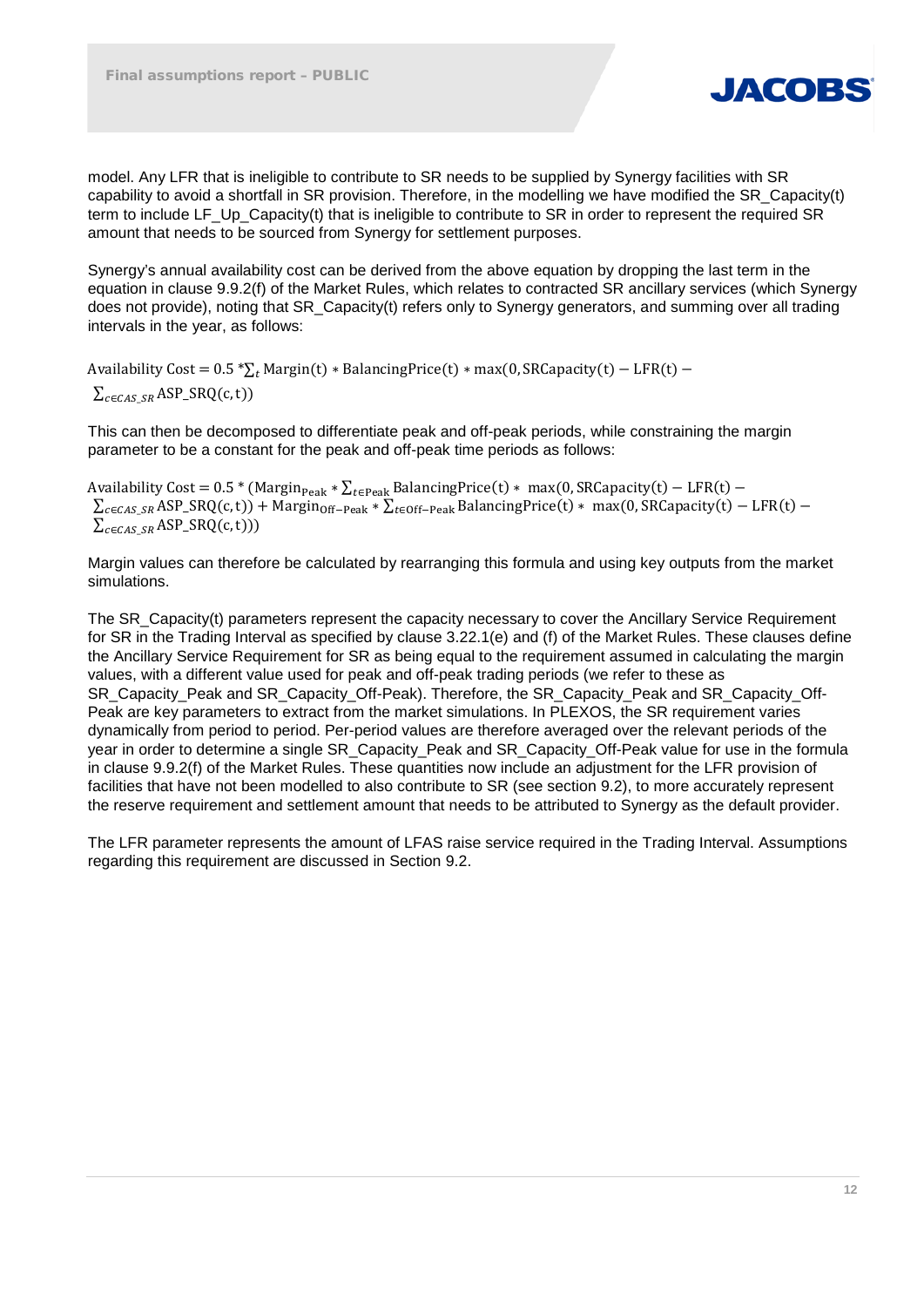

## **3. Modelling the wholesale electricity market**

The WEM commenced operation in the SWIS on 21 September 2006. Currently this market consists of three components:

- A gross dispatch pool energy market with net settlement. Participants may trade bilaterally and via the Short Term Energy Market (STEM), a day-ahead energy market, to hedge their exposure to the market (balancing) energy price.WEM
- A Load Following Ancillary Services (LFAS) Market to allow IPPs to contribute to Load Following Raise and Lower Services.
- A Reserve Capacity Mechanism, to ensure that there is adequate capacity to meet demand each year

The Balancing Market, STEM, LFAS Market and the Reserve Capacity Mechanism are operated by AEMO. The services are controlled by System Management with costs allocated via AEMO's settlements process.

The WEM is relatively small compared to other energy markets, and a large proportion of the electricity demand is for mining and industrial use, which is supplied under long-term contracts. Up to 85% of energy sales in the WEM occur through bilateral contracts.

The STEM is a residual day ahead trading market which allows contract participants to trade out any imbalances in bilateral positions and expected load or generation. It is essentially a financial hedge allowing users to lock in a price one day ahead rather than be exposed to the real-time balancing price.

All Balancing Facilities (Synergy and IPPs) are required to compete in a Balancing Market, which is used to determine the actual dispatch of each facility. Balancing Facilities participate in the Balancing Market through price-based submissions, using multiple price-volume bands to represent the facility's willingness to generate at different levels of output. The Balancing Price is the price determined in the Balancing Market after supply and demand have been balanced in real time, and is calculated in accordance with clause 7A.3.10 of the Market Rules. AEMO settles the balancing market as the net of actual (metered) generation and consumption, bilateral contracts, and STEM position.

Synergy is the default provider of all ancillary services in the WEM. However, in the LFAS Market, IPPs can compete with Synergy for the provision of LFAS. Payment for LFAS is determined based on the market price for this service (excluding payments made for any emergency backup LFAS provided by Synergy on a "pay as bid" basis). SR can only be provided by Synergy or through Ancillary Service Contracts. [Figure 3](#page-13-0) summarises participation by Synergy and IPPs in the Balancing Market, LFAS Market and provision of SR.

In the PLEXOS model Jacobs does not explicitly model the bilateral trades, STEM and the Balancing Market separately.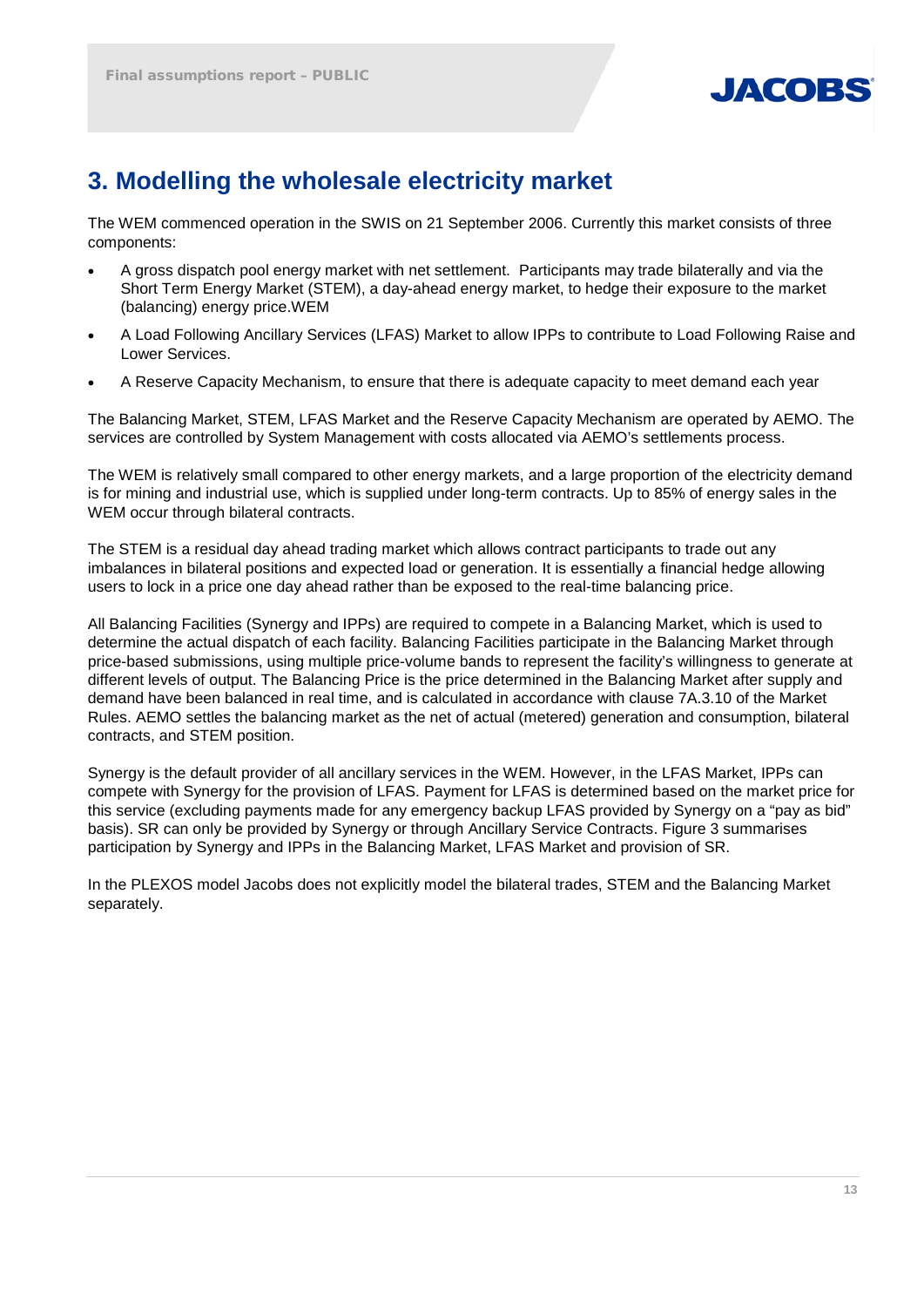

<span id="page-13-0"></span>

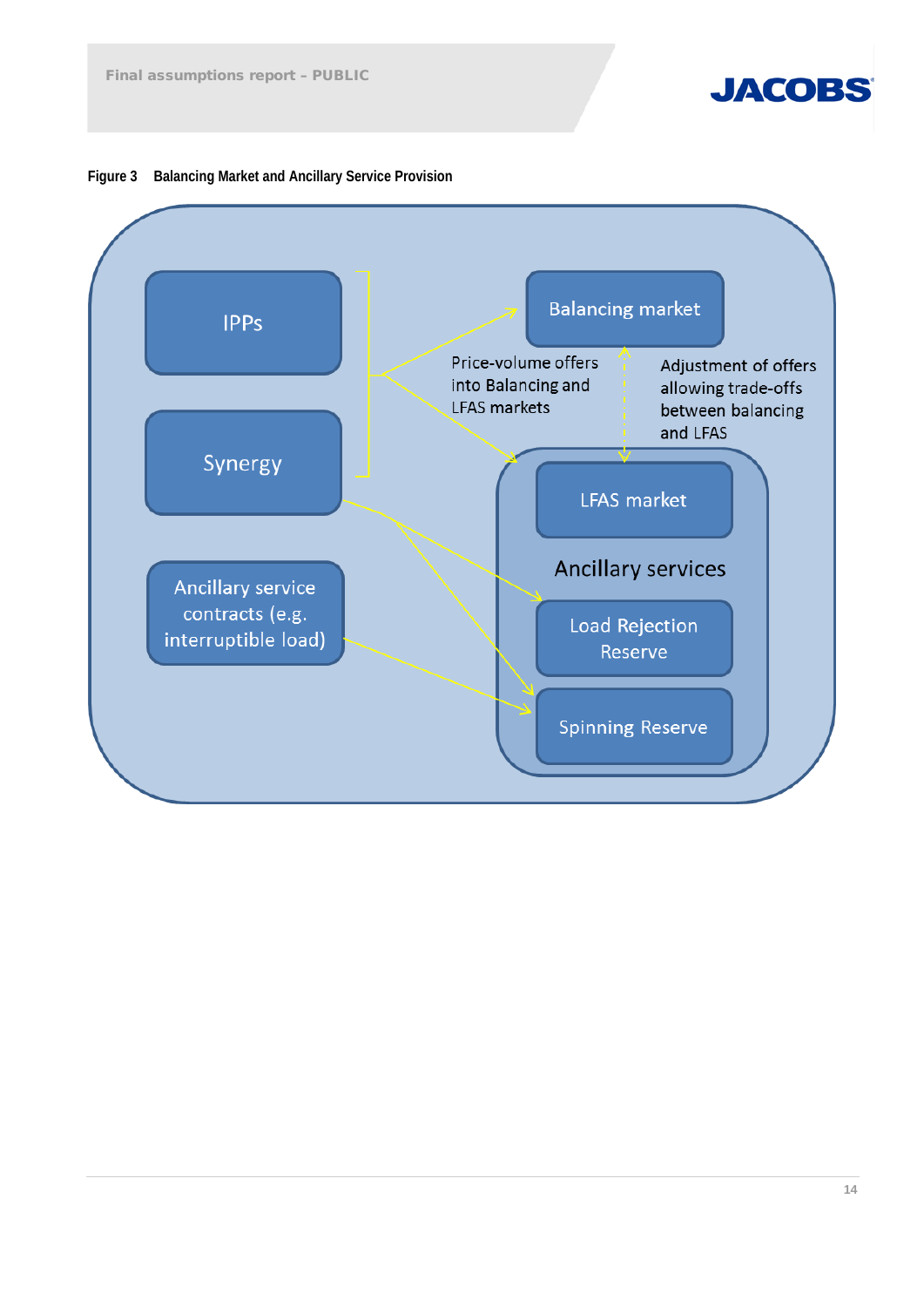

## **4. Key changes to input assumptions for 2018-19 review**

Compared to the 2017-18 margin values review, input assumptions related to demand have been updated to reflect the expected values for the 2018-19 financial year. Projected 2018-19 energy demand is about 0.7% higher than the projected 2017-18 energy demand used in last year's simulations. A more detailed summary of demand assumptions can be found in section [6.1.](#page-19-0)

There have been some broad changes to fuel assumptions. Synergy's coal price has increased and its gas price has also increased relative to last year's review.

Cost assumptions for cogeneration facilities have in some cases changed markedly. These reflect large changes in the 2016-17 dispatch of these facilities relative to their 2015-16 dispatch. In particular, the two Alinta Pinjarra units have markedly increased their output in 2016-17 and their assumed marginal cost has been adjusted down to reflect this. The PPP\_KCP unit has decreased its dispatch in 2016-17, and its marginal costs have been increased to reflect the reduction in dispatch.

Some input assumptions have been updated based on outcomes of a back-casting exercise conducted prior to undertaking this year's review, and other assumptions have been modified on receipt of more accurate information received by stakeholders through the public consultation process.

This section highlights some of these key changes to input assumptions. A more detailed summary of the current assumptions is included in the remaining sections of this report.

## **4.1 Back-casting exercise**

Prior to undertaking this year's Margin Value review modelling, Jacobs undertook a back-casting exercise for the 2016/17 year to improve modelled PLEXOS outcomes with respect to actual market outcomes. The methodology was to use actual 2016/17 demand and generator outages. Modelled outcomes were then compared against actual outcomes, and adjustments were made to the model to achieve better alignment with the historical market outcomes. In general, there was reasonable alignment between modelled and actual dispatch and off-peak pricing outcomes. Observed differences in peak prices could not be fully reconciled through the back-casting, and would reflect factors such as lack of temperature de-rating of modelled results, and also the fact that dispatch in the WEM is not fully co-optimised with spinning reserve as it is in the PLEXOS model.

A number of adjustments were made to the PLEXOS model to achieve better alignment in individual generator dispatch and pricing outcomes. Jacobs made a number of recommendations to be incorporated into the modelling based on the learnings from the back-casting exercise. These recommendations, and the agreed implementation, are summarised in [Table 1.](#page-14-0)

<span id="page-14-0"></span>**Table 1 Summary of key factors and recommendations for 2017 back-casting exercise**

| Factor                           | <b>Recommendation for 2018-19</b><br>modelling | Implementation             |
|----------------------------------|------------------------------------------------|----------------------------|
| Peak prices substantially lower, | Use an increased contract gas                  | Used Synergy's updated gas |
| despite higher demand in model.  | price for the Synergy generators.              | contract price provided.   |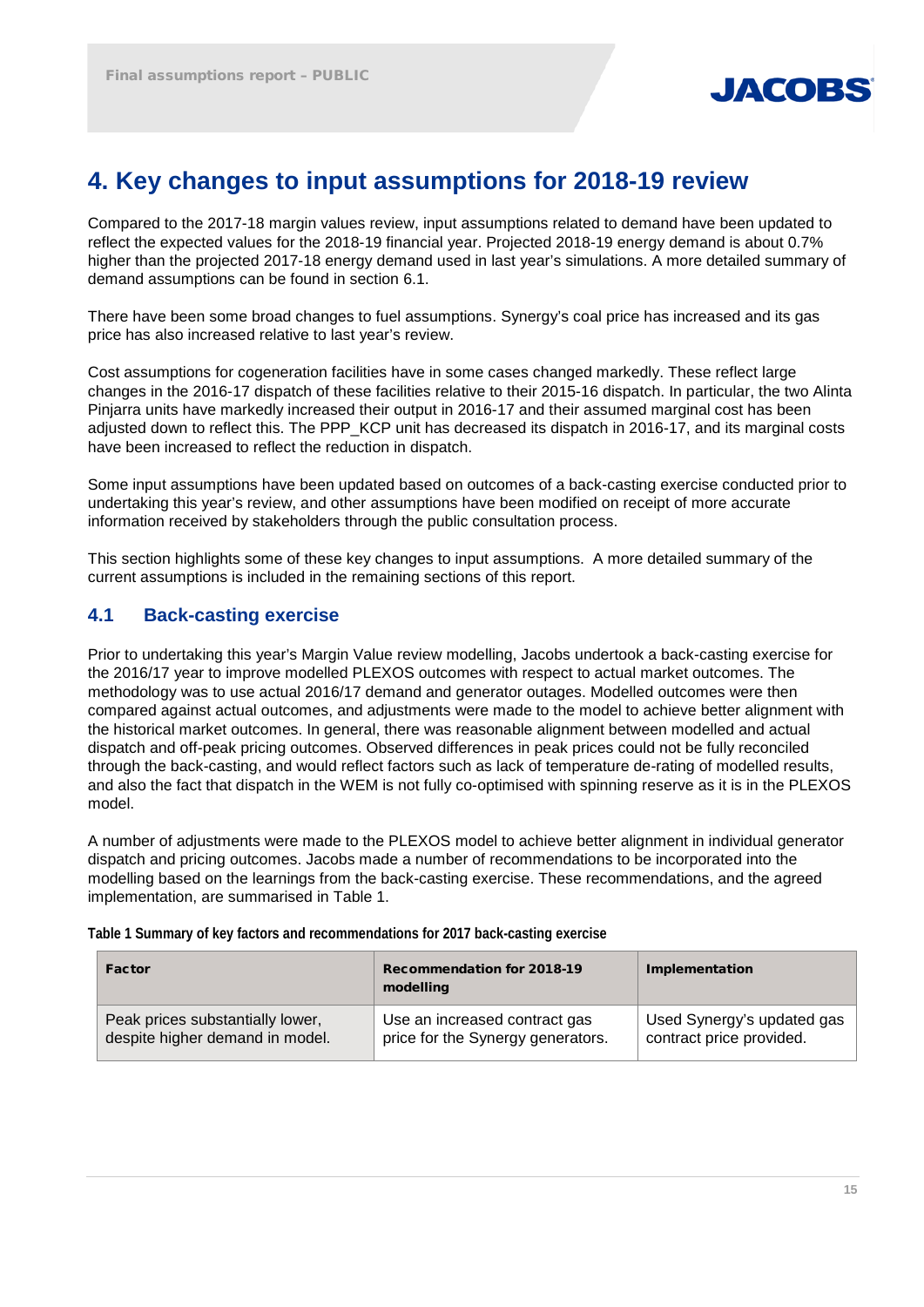

| <b>Factor</b>                                                                                                                                                                                                                               | <b>Recommendation for 2018-19</b><br>modelling                                                                                                                                                                                                                                                   | Implementation                                                                                                                                                 |
|---------------------------------------------------------------------------------------------------------------------------------------------------------------------------------------------------------------------------------------------|--------------------------------------------------------------------------------------------------------------------------------------------------------------------------------------------------------------------------------------------------------------------------------------------------|----------------------------------------------------------------------------------------------------------------------------------------------------------------|
| Spare capacity available for spinning<br>reserve was lower in the modelling<br>during most periods because more<br>units are shut down overnight than<br>actual, and less units are operating<br>throughout most of the day than<br>actual. | Reassess start-up costs<br>assumptions, especially for MUJA<br>C. Jacobs recommends a small<br>increase in the start cost of the<br>Muja C units.<br>The updated gas price assumption<br>for Cockburn CCGT should resolve<br>the unit commitment issue during<br>shoulder and some peak periods. | As recommended                                                                                                                                                 |
| Synergy coal generators generating<br>at maximum capacity for longer<br>duration in model than actual.                                                                                                                                      | Revise coal price assumptions by<br>increasing the coal price.                                                                                                                                                                                                                                   | The Synergy coal price has<br>been increased and<br>constrained annual coal<br>output in peak for Synergy<br>based on last five years of<br>historical output. |
| Mismatch in modelled output and<br>actual output for Synergy energy gas<br>generators.                                                                                                                                                      | Increasing Synergy's contract gas<br>price should resolve this issue.                                                                                                                                                                                                                            | Used Synergy's updated gas<br>contract price.                                                                                                                  |
| <b>ALINTA PINJARRA cogeneration</b><br>plants generation output in model<br>was less than actual.                                                                                                                                           | It is likely that a higher value of<br>steam affected the generation of<br>these plants in 2016/17. For<br>2018/19, we would lower the<br>marginal costs of these plants to<br>achieve a higher level of dispatch.                                                                               | As recommended                                                                                                                                                 |
| Differences in max capacity and min<br>stable level.                                                                                                                                                                                        | Discuss with AEMO and assess<br>changes and update (if necessary)<br>prior to modelling.                                                                                                                                                                                                         | Maximum capacity and<br>minimum generation levels<br>are based on observations of<br>actual market outcomes for<br>financial year (FY) 2016/17.                |
| <b>NEWGEN KWINANA generated</b><br>slightly less in the model than actual.                                                                                                                                                                  | Slightly decrease NEWGEN gas<br>price.                                                                                                                                                                                                                                                           | As recommended                                                                                                                                                 |
| MUMBIDA generated more than in<br>model than actual.                                                                                                                                                                                        | Discuss with AEMO whether it is<br>necessary to model the<br>transmission constraint affecting<br>Mumbida for FY2018/19.                                                                                                                                                                         | Used average capacity<br>factor, reflecting actual<br>output of the plant over the<br>last 4 financial years.                                                  |
| Unit commitment - NEWGEN<br>KWINANA CCGT is operating less<br>frequently in model than actual.                                                                                                                                              | Recommend modelling NEWGEN<br>KWINANA CCGT as "must-run" to<br>reflect actual market operation                                                                                                                                                                                                   | As recommended                                                                                                                                                 |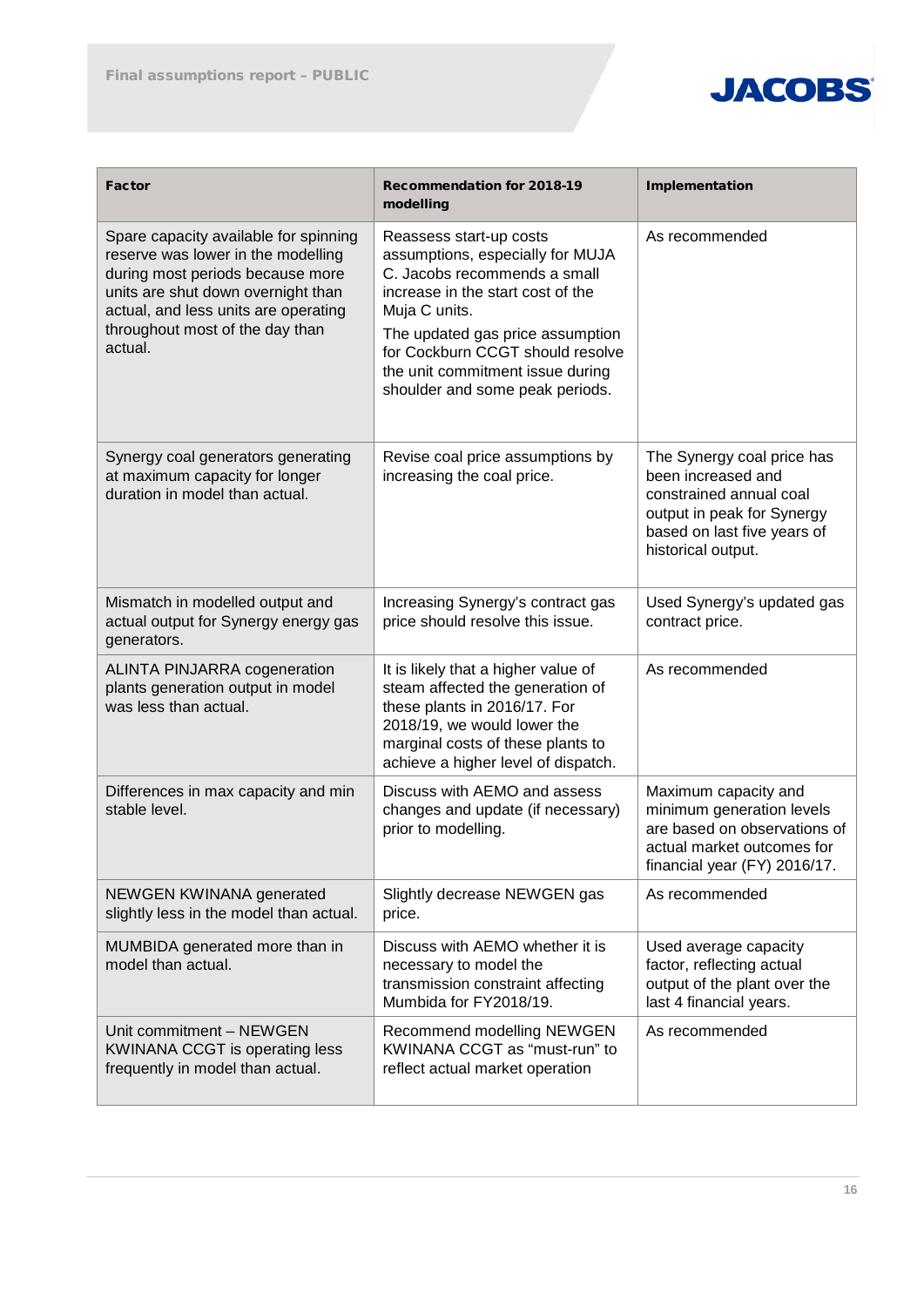

## **4.2 AEMO System Management**

During the consultation process, Jacobs received updated information from System Management for the reserve capability and ramp rates for the following Synergy facilities:

- Maximum SR and LRR provision capability of Muja C unit 5 was increased
- Maximum SR and LRR provision capability of Muja C unit 6 was increased
- Maximum SR and LRR provision capability of both Muja D units was increased
- Maximum LFAS Up and Down provision capabilities of Mungarra and Pinjar units 1-5 and unit 7 were increased.
- Maximum LFAS Up and Down provision capability of Kwinana GT units 2 and 3 were increased.

## **4.3 Public consultation process**

Some input assumptions were updated as a result of the public consultation process. Most of these revised input assumptions are confidential, provided in response for data. The changes related to the following:

- For NewGen Kwinana CCGT:
	- o its heat rate at maximum output was increased;
	- o its fuel cost was decreased;
	- o its VO&M cost was increased;
	- o its start cost was decreased; and
	- o its fuel transport cost was decreased.
- For Bluewaters:
	- o the delivered fuel cost was decreased;
	- o the heat rate at maximum output for one unit was decreased; and
	- o the start cost was increased.
- For the Goldfields generators the fuel cost was increased.
- For NewGen Neerabup the fuel cost was decreased and the VO&M cost was increased.
- For Perth Energy:
	- o the fuel cost was decreased;
	- o the fuel transport charge was increased; and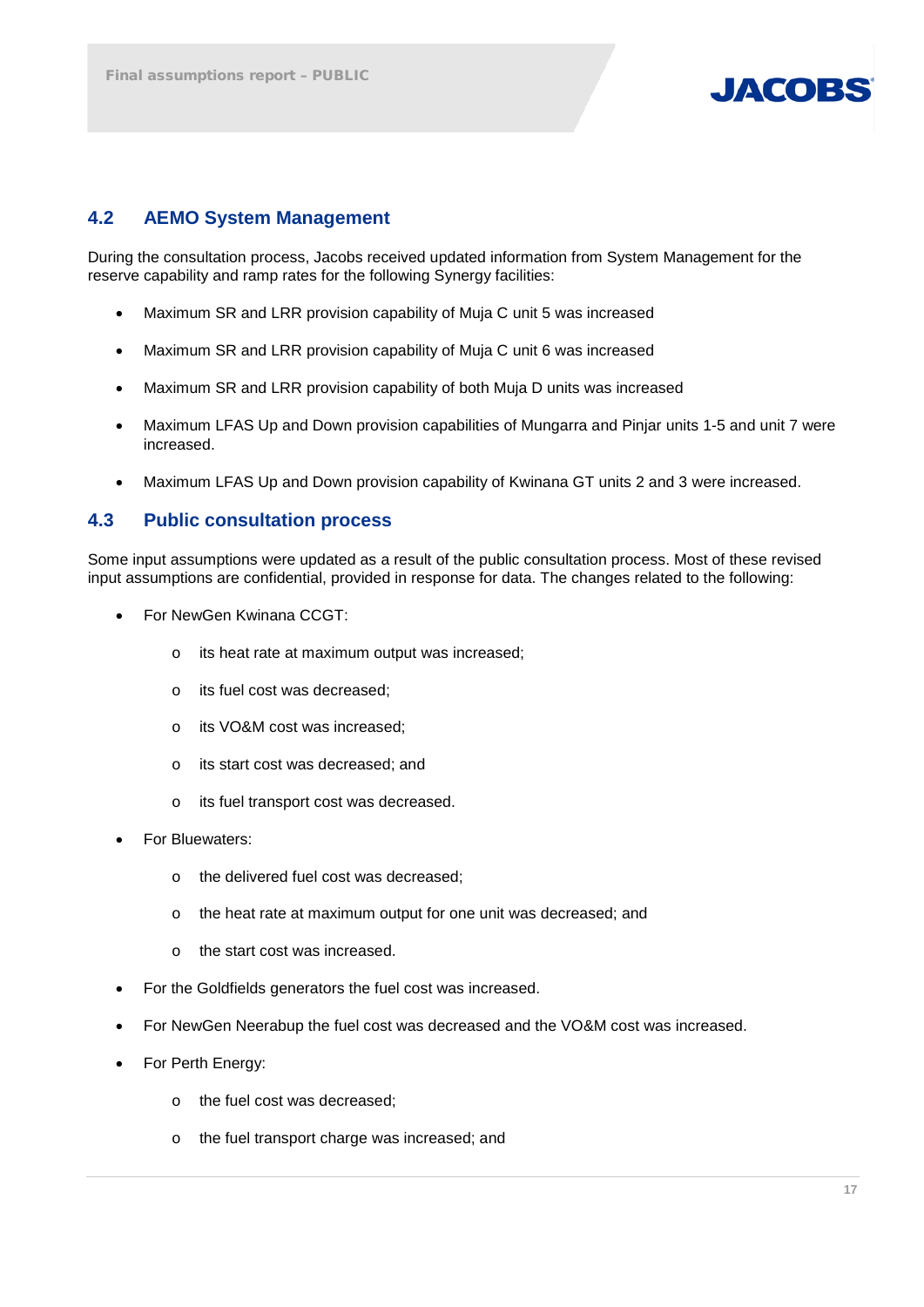

- o and the VO&M cost was increased.
- For Synergy, the portfolio's gas price was increased, its coal price was increased and Cockburn CCGT's start cost was decreased.
- For Tiwest Cogen the delivered fuel cost was decreased and the start cost was increased.
- For Alcoa Wagerup its fuel price was increased and its heat rate at maximum output was also increased.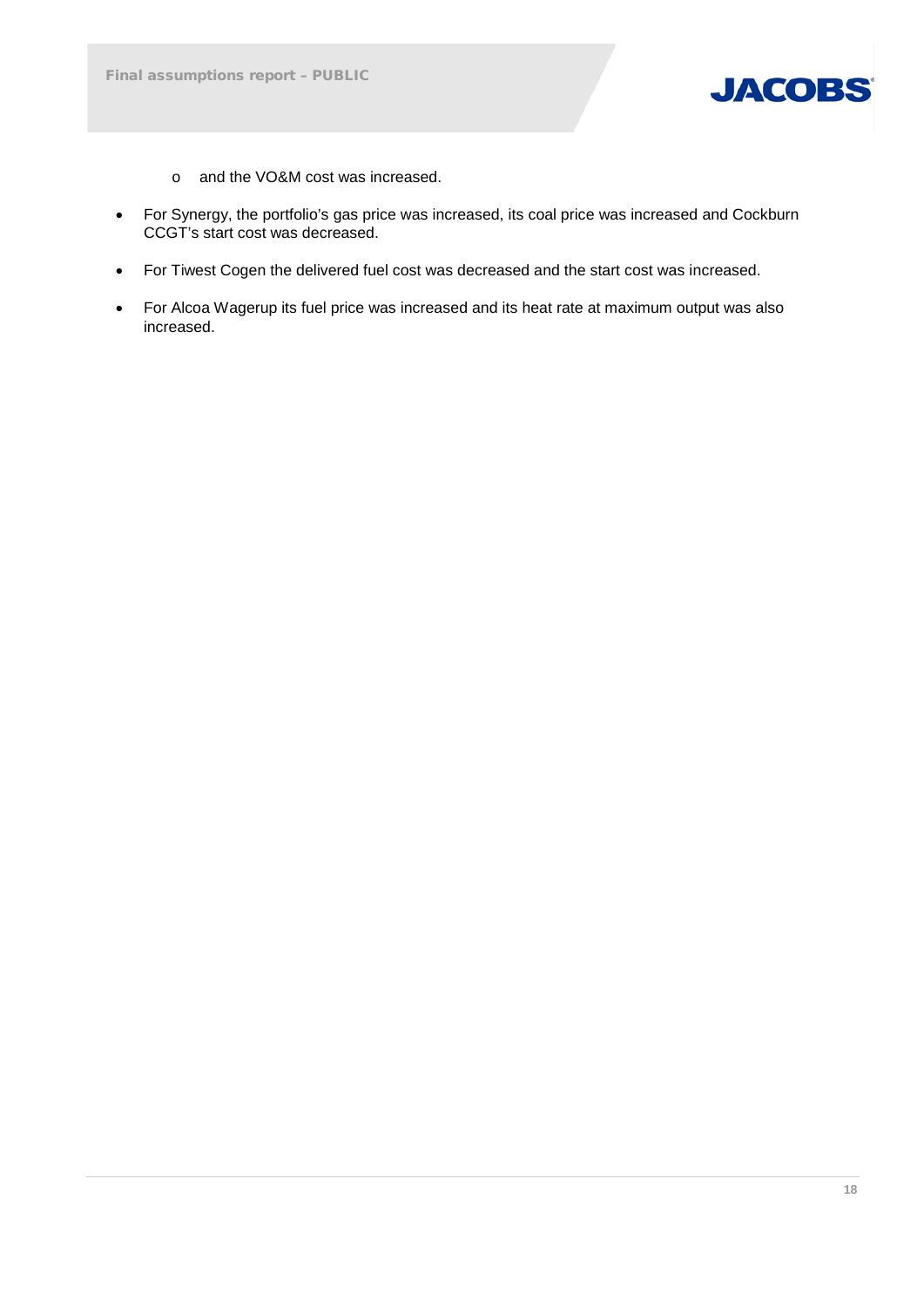

# **5. Network topography**

The SWIS is modelled as a 2-node system with a single uniform price. Interconnectors between both nodes, Muja and Goldfields, allow representation of the major congestion points in the system. [Figure 4](#page-18-0) shows the network configuration modelled in PLEXOS.

<span id="page-18-0"></span>**Figure 4 2-node model of SWIS**



This network configuration has taken into consideration the impact of the commissioning of the MWEP, Southern Section, which has strengthened the network connection between Neerabup and Three Springs. Construction of this network augmentation was completed in March 2015. The completion of the MWEP eliminated the congestion between Muja and what was previously represented in the model as the North Country node. As a result, the thermal limits that existed between Muja and North Country have been removed from the model. These changes were first implemented in the model in the 2015 study.

The West Kalgoorlie, Southern Cross and Parkeston units are located in the Goldfields region, and all other units, including Emu Downs and Collgar wind farms and Merredin Energy diesel units, are assumed to be located at Muja.

Synchronous stability constraints constrain levels of generation in the Goldfields region. The Goldfield's total generation cannot exceed 155 MW, and the combined export (generated less self-load of approximately 110 MW) of Parkeston and Southern Cross is limited to 85 MW.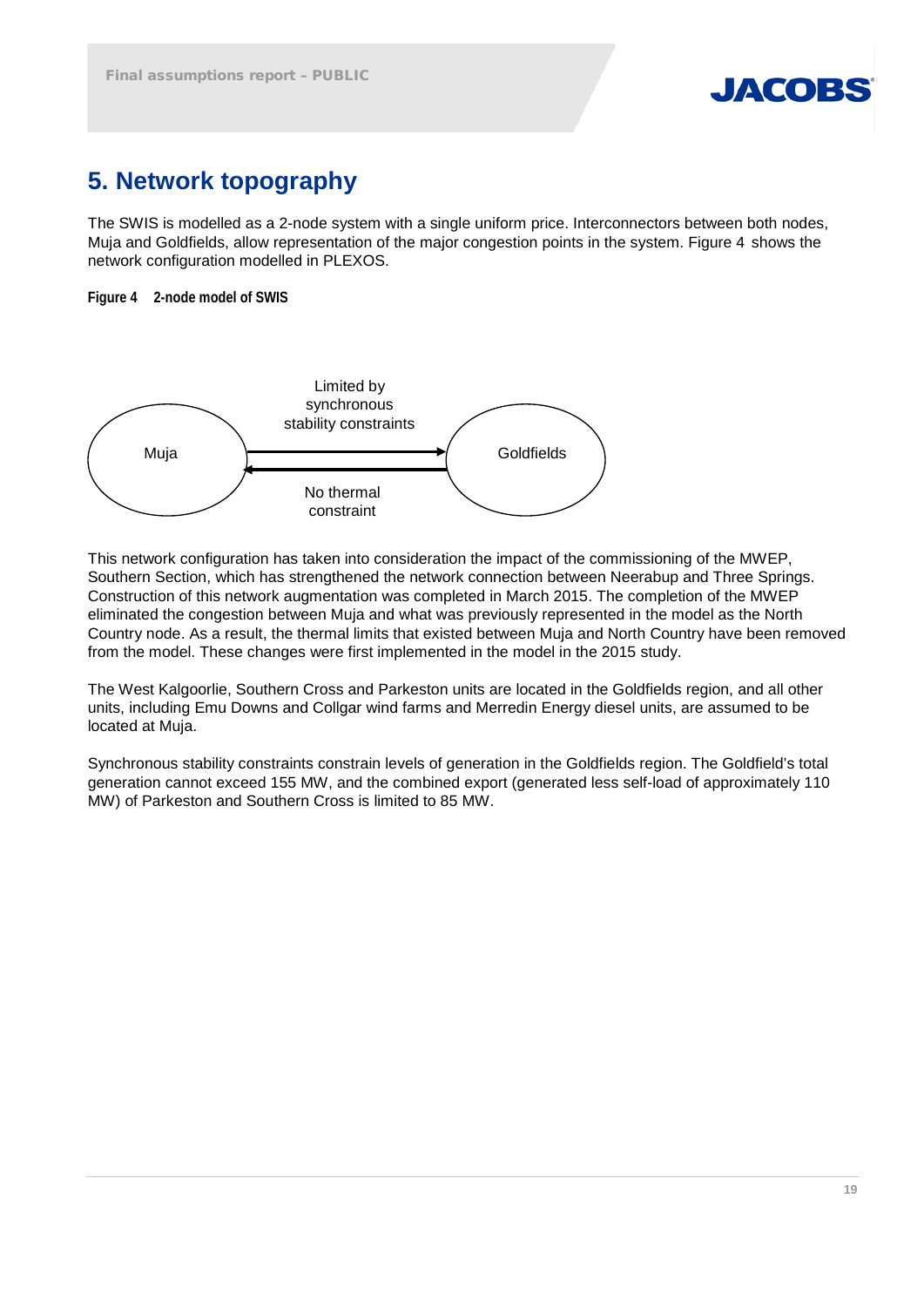

# **6. Demand assumptions**

## <span id="page-19-0"></span>**6.1 Regional demand forecasts**

[Table 2](#page-19-1) shows our assumptions for sent-out energy and summer and winter maximum demand across the 2 nodes. These values are based on the 2017 ESOO load forecasts (expected scenario, 50% PoE), distributed among the two regions in accordance with the 2014-15 actual loads after separately accounting for the Karara mining development. The 2014-15 year was chosen as the base year since this is the closest recent match to a 50% POE peak demand year, and a 50% POE wind generation output year. The Muja load now includes what was previously assigned to the North Country node.

Projected 2018-19 energy demand is about 0.7% higher than the projected 2017-18 energy demand used in last year's simulations. The 2017 ESOO notes that average electricity consumption per connection has fallen in recent years, especially in the residential sector, mainly due to growth in rooftop PV, improved energy efficiency standards and changing demographics. This has reduced the expected growth rate of operational demand. PLEXOS will model the lower level of energy demand through slightly higher average half-hourly demand levels relative to last year's demand trace. Assumed generation supply is the same as last year, and therefore the supply-demand balance due to the slight increase in demand is expected to be approximately the same, or slightly tighter.

| <b>Financial year</b> | <b>Parameter</b>                                   | Muja (Perth) | <b>Goldfields</b> | <b>Total SWIS</b> |
|-----------------------|----------------------------------------------------|--------------|-------------------|-------------------|
| 2018-19               | Energy (GWh)                                       | 18,263       | 699               | 18,962            |
|                       | Summer peak demand 50%<br>PoE (MW)                 | 3,899        | 106               | 3,968             |
|                       | Winter peak demand 50%<br>PoE (MW)                 | 3,293        | 111               | 3,316             |
|                       | Nominated intermittent non-<br>scheduled load (MW) | 20           | 36                | 56                |

<span id="page-19-1"></span>**Table 2 2018-19 load assumptions** 

In [Table 2,](#page-19-1) the regional peaks are not coincident (i.e. they occur at different times). Therefore, the sum of the individual peak demands is slightly higher than the total SWIS demand. Coincidence factors are derived from the 2014-15 profiles to calculate the individual region peaks at time of system peak for the 2018-19 financial year.

For our chronological modelling in PLEXOS, we use half hourly load profiles for the 2 nodes (based on 2014-15 historical data including losses), which are then grown to match the energy and peak demand values in [Table 2.](#page-19-1) The energy and peak demand forecasts provided in [Table 2](#page-19-1) are net of AEMO assumptions on small-scale solar PV uptake. For the 2016-17 financial year<sup>4</sup>, AEMO estimated that small-scale solar PV contributed 265 MW during the summer peak demand<sup>5</sup>. As this will change the daily shape of the load profiles, we have grown the loads by adding back the small-scale solar PV peak and energy demand (estimated using an assumed solar PV capacity factor for Perth of 18.3%[6\)](#page-19-4), and then subtracting an assumed solar PV daily shape based on solar output data available to Jacobs that has been adjusted appropriately to account for the typical diversity observed in aggregate rooftop PV output. The diversified rooftop PV output for the SWIS is derived from a

 <sup>4</sup> We have presented the 2016-17 impact of rooftop PV on peak demand because this is based on actual data, not projections.

<span id="page-19-3"></span><span id="page-19-2"></span><sup>5</sup> AEMO, 2017 Electricity Statement of Opportunities for the Wholesale Electricity Market, June 2017, p.2.

<span id="page-19-4"></span><sup>6</sup> CEC, Consumer Guide to Solar PV, 19 December 2012[, http://www.cleanenergycouncil.org.au/cec/resourcecentre/Consumer-Info/solarPV-guide](http://www.cleanenergycouncil.org.au/cec/resourcecentre/Consumer-Info/solarPV-guide)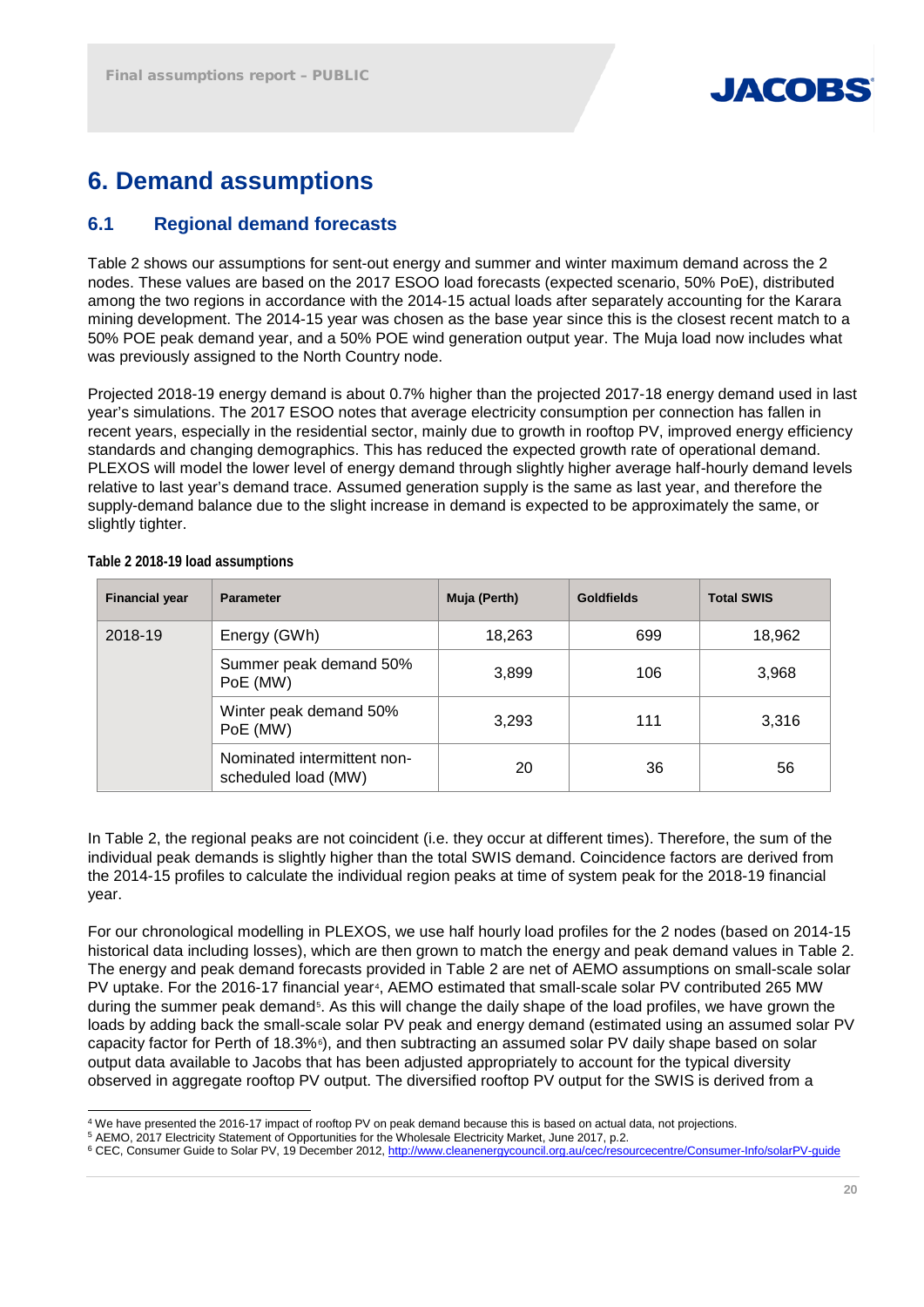

dataset of rooftop PV systems and locational Global Horizontal Irradiance (GHI) data from the Bureau of Meteorology (BOM). These datasets are used to create a model of the output of an average rooftop PV system under different irradiance conditions, capturing the effect of different panel configurations and orientations. We then use this model, in combination with the known installed capacity of rooftop solar systems in the SWIS (derived from CER postcode installation data) to estimate the historic output of rooftop PV systems in the SWIS on an hourly basis over past years.

## **6.2 Intermittent loads**

Generators servicing Intermittent Loads are modelled in PLEXOS. In case one of these generators is offline as a result of an outage, the system will need to supply the nominated capacity of the associated Intermittent Load. These generators may also be dispatched in the SWIS up to their maximum scheduled generation level.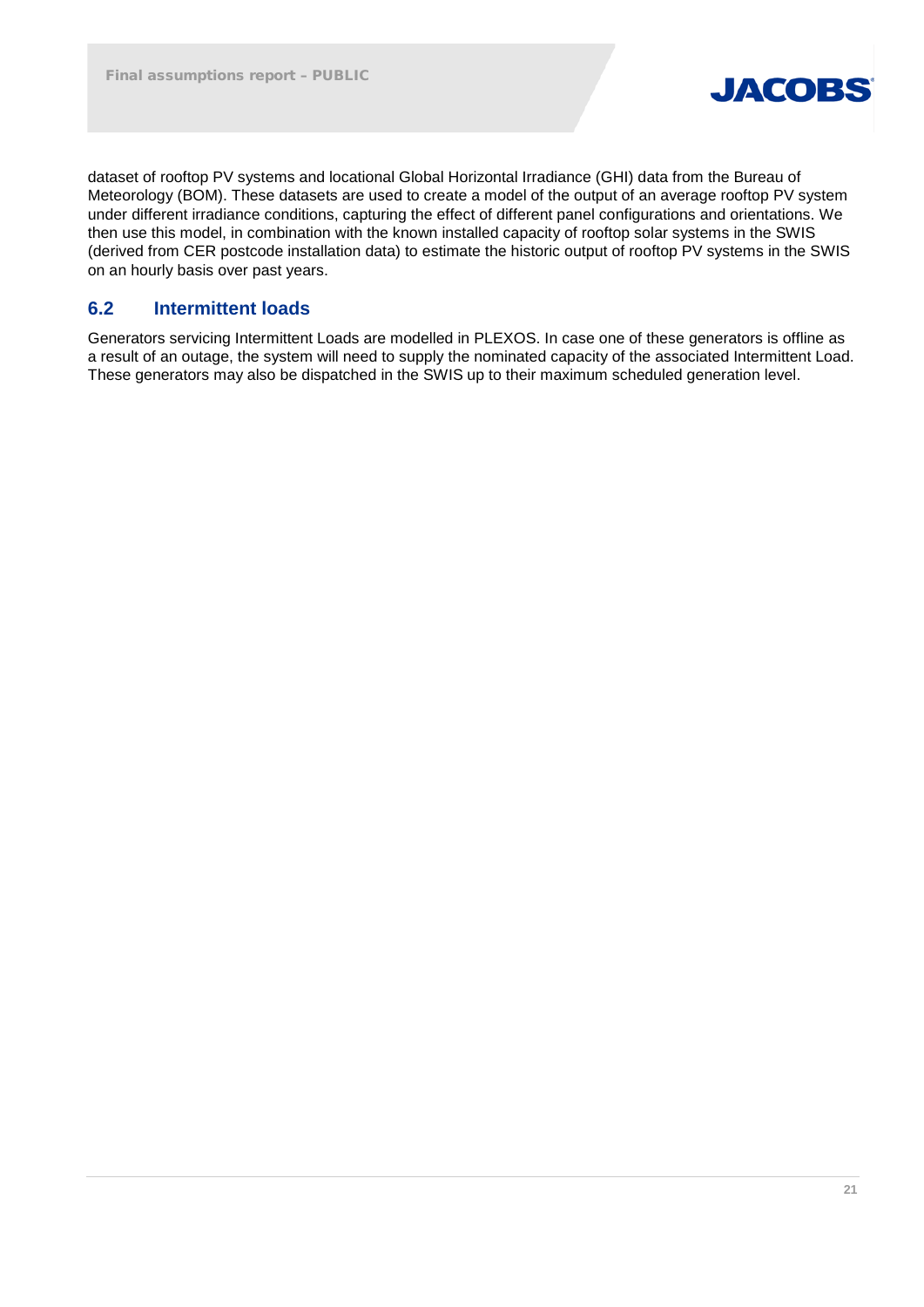

# **7. Fuel assumptions**

The following fuels are represented in the modelling:

- Coal: used by Muja C and D and Collie
- Griffin coal: used by the Bluewaters units
- Cogeneration contract gas: gas for Alcoa Wagerup and one of the two Alinta cogeneration units
- Synergy contract gas: gas under existing Synergy contracts
- NewGen contract gas: gas for NewGen Kwinana plant
- NewGen peak contract gas: gas for NewGen Neerabup plant
- Parkeston contract gas: gas under contract for Parkeston plant
- Goldfields Contract gas: gas under contract for Southern Cross plant.
- Perth Energy contract gas: gas for Perth Energy's Kwinana Swift GT
- New gas: reflects the estimated price for new gas contracts and acts as a secondary fuel for some of the other units if they have used up their contract gas supply. It may also include some proportion of spot gas purchases
- Distillate: used as a primary fuel by the West Kalgoorlie, Tesla, Kalamunda and Merredin Energy units, and as a secondary fuel for some of the other units if they have used up their gas supply

The Synergy units using contract gas can use new gas if the contracted gas for the portfolio is insufficient. The Kemerton units, Pinjar GT1-5 and 7, Kwinana GT1-3, Alinta Wagerup units, Parkeston and Perth Energy's Kwinana facility can operate on either gas or distillate, but will only use distillate if the supply of gas for the respective portfolio is insufficient.

## **7.1 Fuel costs**

[Table 3](#page-21-0) shows our assumptions on fuel prices (exclusive of transport charges):

| <b>Name</b>               | Price (\$/GJ) |
|---------------------------|---------------|
| Coal                      | 2.60          |
| Griffin Coal              | Confidential  |
| Cogeneration contract gas | 2.88          |
| Synergy contract gas      | Confidential  |
| NewGen contract gas       | Confidential  |
| NewGen contract peak gas  | Confidential  |
| Parkeston contract gas    | Confidential  |
| Goldfields Contract gas   | Confidential  |
| Perth Energy contract gas | Confidential  |
| New gas                   | 5.91          |
| Landfill gas              | Confidential  |

<span id="page-21-0"></span>**Table 3 Fuel prices (real June 17 dollars)**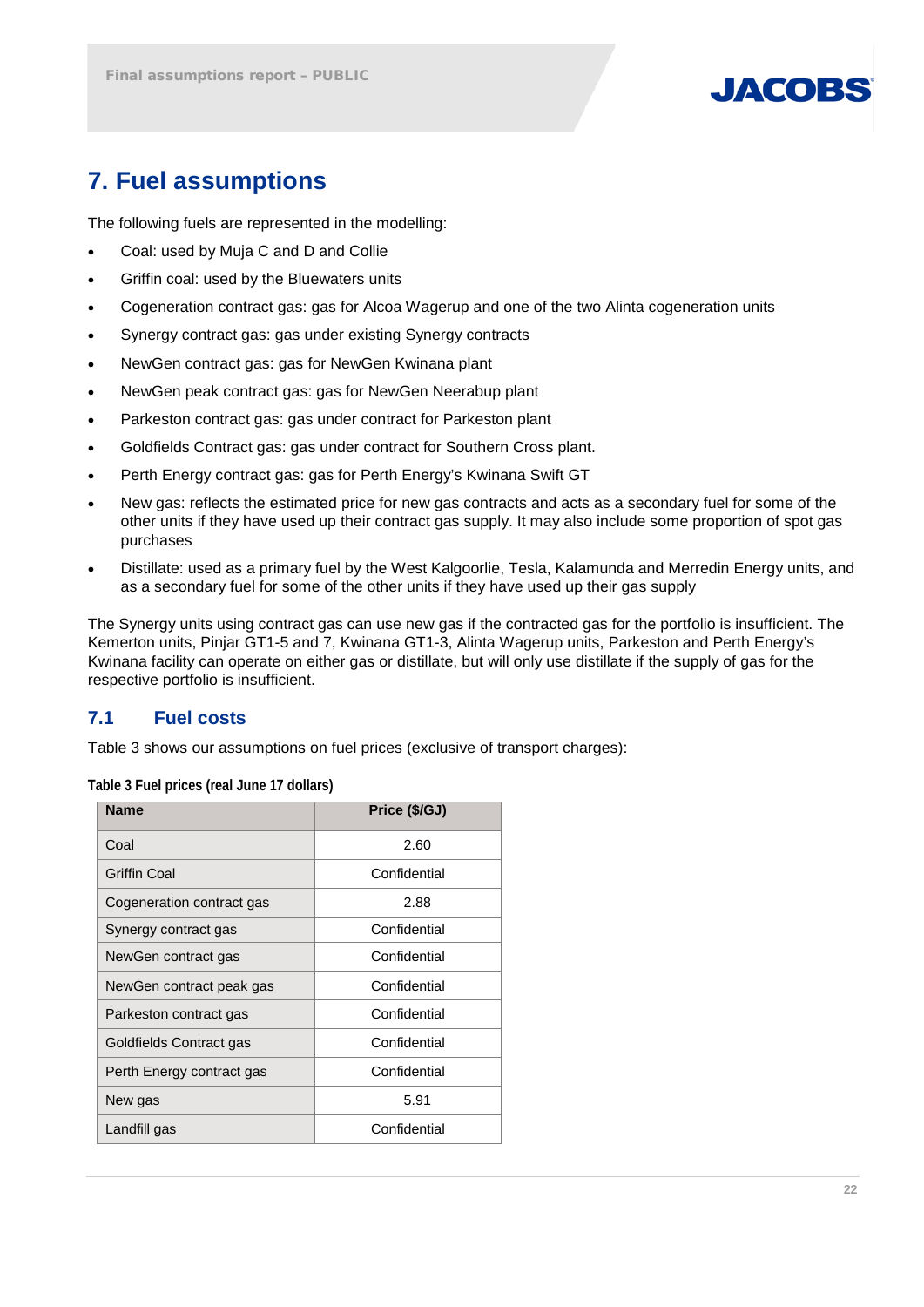

| <b>Name</b>       | Price (\$/GJ) |
|-------------------|---------------|
| <b>Distillate</b> | 16.23         |

All fuel costs used in the modelling are quoted on a higher heating value (HHV) basis with respect to the unit of fuel (GJ) as this is the standard way of expressing fuel costs in Australia. Consequently, heat rates for thermal generators are also quoted on the same basis to ensure consistency and that generation fuel costs are estimated correctly.

The gas fuel prices have been escalated by Perth CPI since last year's review with some exceptions. Some of the coal prices were also escalated by Perth CPI from last year's estimate, with the exception of Synergy's coal price. In the case of the latter, a more substantial price increase was applied. The new gas price of \$5.91/GJ was sourced from the 2018-19 forecast contract gas price reported in AEMO's December 2016 Gas Statement of Opportunities for Western Australia (GSOO), which is reflecting some weakening demand in the gas market resulting in a lower gas price relative to that used in last year's review.

It is noted that the new gas price assumption is higher than where the spot market has been trading over the last 12 months (about \$4.60/GJ on average). This is acceptable because it is understood that only a minor proportion of the new gas price is based on spot gas as the volumes for spot gas are thin. Further supporting this approach is the fact that in last year's review the differential between the spot gas price and the contract price was larger, and yet the spot price remained below \$5/GJ for the whole year.

Distillate prices come from Jacobs Energy Price Limits 201[7](#page-22-0) study<sup>7</sup>, which estimated a nominal price of \$16.43/GJ (\$16.23/GJ in June 2017 dollars) applying a calorific value of 38.6 MJ/litre. The additional nominal transport cost to the Goldfields is estimated to be \$1.40/GJ (\$1.3[8](#page-22-1)/GJ in June 2017 dollars).<sup>8</sup> The estimated nominal transport cost to the Perth region is estimated to be \$0.35/GJ in June 2017 dollars.<sup>[9](#page-22-2)</sup>

#### **7.1.1 Gas transport charges**

Gas transport charges, reflecting variable gas pipeline costs, vary based on the generator's geographic location.

The fixed component of the gas transport charge was converted to a variable cost per GJ using a load factor of 77%. For gas from the DBNGP, applying the same load factor, the resulting fixed cost component of the gas transport cost is approximately \$1.79/GJ<sup>[10](#page-22-3)</sup> in real June 2017 dollars. As many gas-fired generators have take-orpay contracts, much of this fixed cost component is considered a sunk cost which does not appear to be fully included within the bid price for gas-fired generators. Adopting the same approach that was applied for the 2017-18 financial year Margin Value Review, Jacobs has conservatively assumed that only 50% of the fixed cost component should be included in formulating the marginal costs for gas-fired generators.

A detailed explanation of how the gas transport charges are derived is included in [Appendix A.](#page-32-0)

## **7.2 Fuel constraints**

Based on our understanding of the market and historical data, we have included gas constraints limiting the contract gas daily availability.

We also included some constraints on the total gas available in different locations. Where possible, these figures have been obtained from the capacities standing data listed in the Western Australia Gas Bulletin

<span id="page-22-0"></span> <sup>7</sup> https://www.aemo.com.au/Stakeholder-Consultation/Consultations/2017-Energy-Price-Limits-Review, accessed 8 September 2017

<span id="page-22-1"></span><sup>&</sup>lt;sup>8</sup> Prices in Jacobs "Energy Price Limits for the Wholesale Electricity Market in Western Australia" 2017 report are nominal for the 2017-18 financial year. In order to convert them to real June 2017 dollars, we assumed they are from December 2017 (mid-point of the 2017-18 financial year) and then scaled them back to June 2017 dollars assuming a Perth annual out-year inflation rate of 2.5%).

<span id="page-22-2"></span><sup>9</sup> *Ibid.*

<span id="page-22-3"></span><sup>10</sup> According to Goldman Sachs in the 2016 Review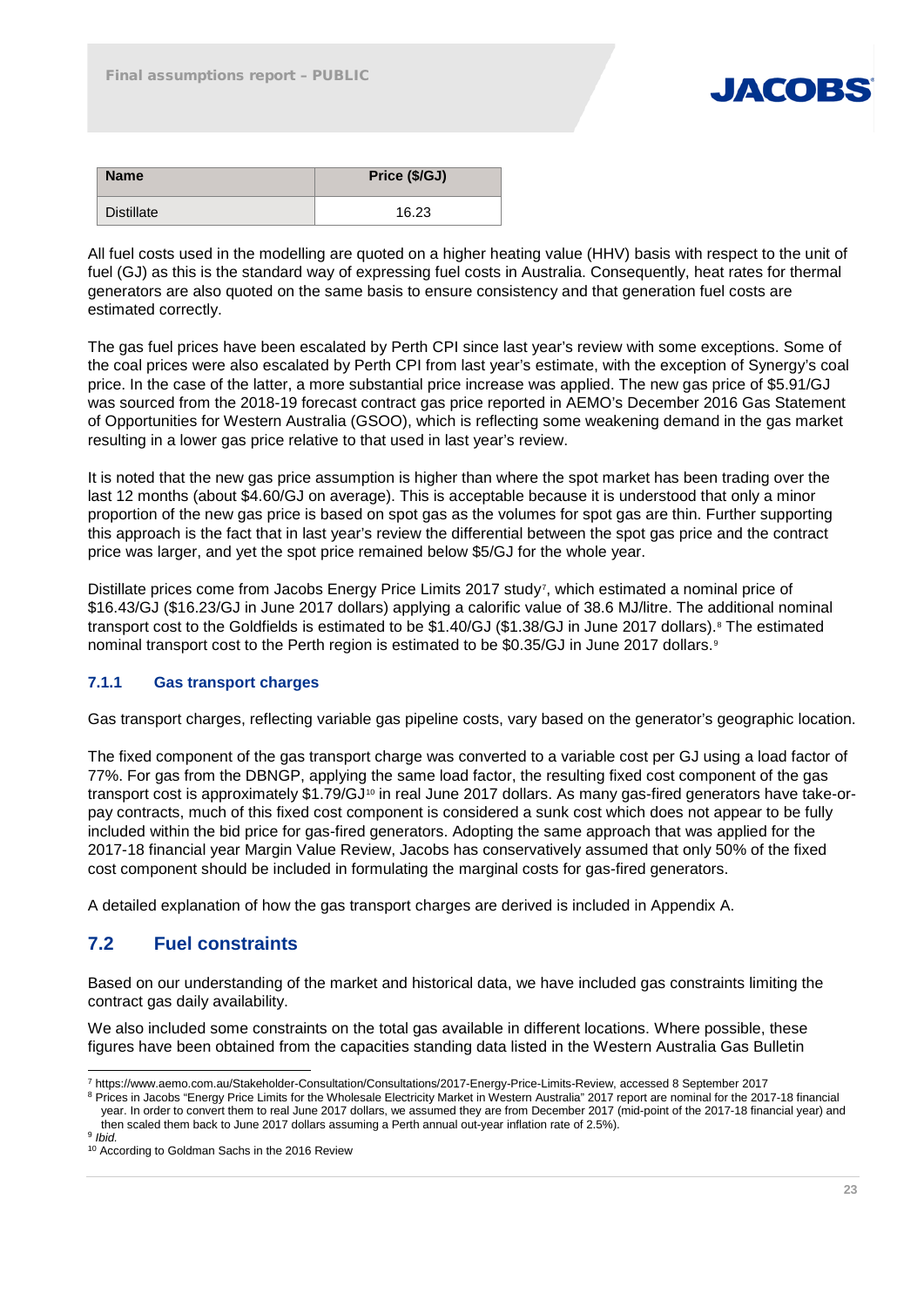

Board[11](#page-23-0). Otherwise, the figures correspond to estimates from historical dispatch data and fine-tuned in our PLEXOS model during previous SWIS back-casting exercises.

<span id="page-23-0"></span> <sup>11</sup><https://gbbwa.aemo.com.au/#capacities>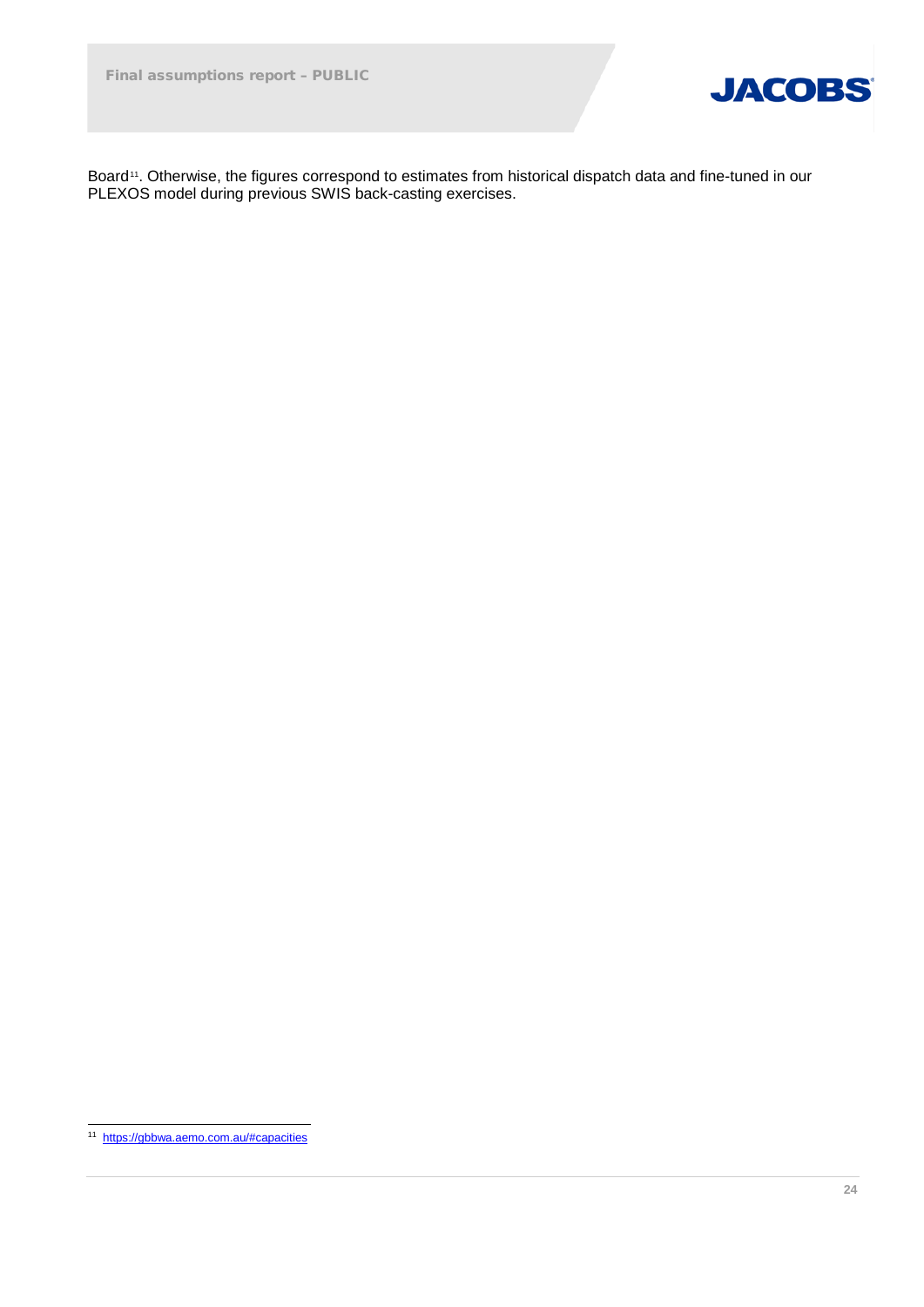

# **8. General assumptions**

## **8.1 Existing generators**

The modelling of the existing generation system includes the larger private power stations owned by Alcoa and the Goldfields miners.

Some of the objects listed may represent the aggregation of one or more actual facilities.

On 5 May 2017, Synergy announced the closure of 436 MW of existing coal and gas-fired capacity to address the overcapacity that currently exists in the WEM[12.](#page-24-0) The capacity to be retired is as follows:

- Muja A&B units 1-4 (240 MW);
- Mungarra units 1-3 (113 MW);
- West Kalgoorlie units 2 & 3 (62 MW); and
- Kwinana GT unit 1 (21 MW).

It is intended that this capacity will be progressively retired until September 2018. Jacobs has used the latest available information for the retirement dates of these units as follows:

**Table 4: Proposed generator retirements**

| <b>Time period</b> | Generator(s)                                                                                                      |
|--------------------|-------------------------------------------------------------------------------------------------------------------|
| 30 September 2017  | Muja A & B 2 units out of 4 (120 MW)                                                                              |
| 30 September 2018  | West Kalgoorlie units 2 & 3 (62 MW), Kwinana gas<br>turbine unit 1 (21 MW), Mungarra units 1, 2 & 3<br>$(113$ MW) |
| 30 April 2018      | Muja A & B remaining 2 units $(120 \text{ MW})^{13}$                                                              |

#### **8.1.1 Unit commitment**

Unit commitment is determined within the PLEXOS simulations to minimise total system costs taking cognisance of unit start-up costs. Start-up costs for Pinjar units  $1 - 7$  were derived from assumptions provided in Jacobs' 2017 Energy Price Limits report<sup>14</sup>.

 <sup>12</sup> https://www.synergy.net.au/About-us/News-and-announcements/Media-releases/Synergy-to-Reduce-Generation-Capacity-by-380-MW

<span id="page-24-0"></span><sup>&</sup>lt;sup>12</sup> As these units are not expected to be operational over the modelling timeframe (1 July 2018 to 30 June 2019), they have been removed from the model.

<span id="page-24-1"></span><sup>&</sup>lt;sup>13</sup> As these units are not expected to be operational over the modelling timeframe (1 July 2018 to 30 June 2019), they have been removed from the model.

<span id="page-24-2"></span><sup>14</sup> https://www.aemo.com.au/Stakeholder-Consultation/Consultations/2017-Energy-Price-Limits-Review, accessed 8 September 2017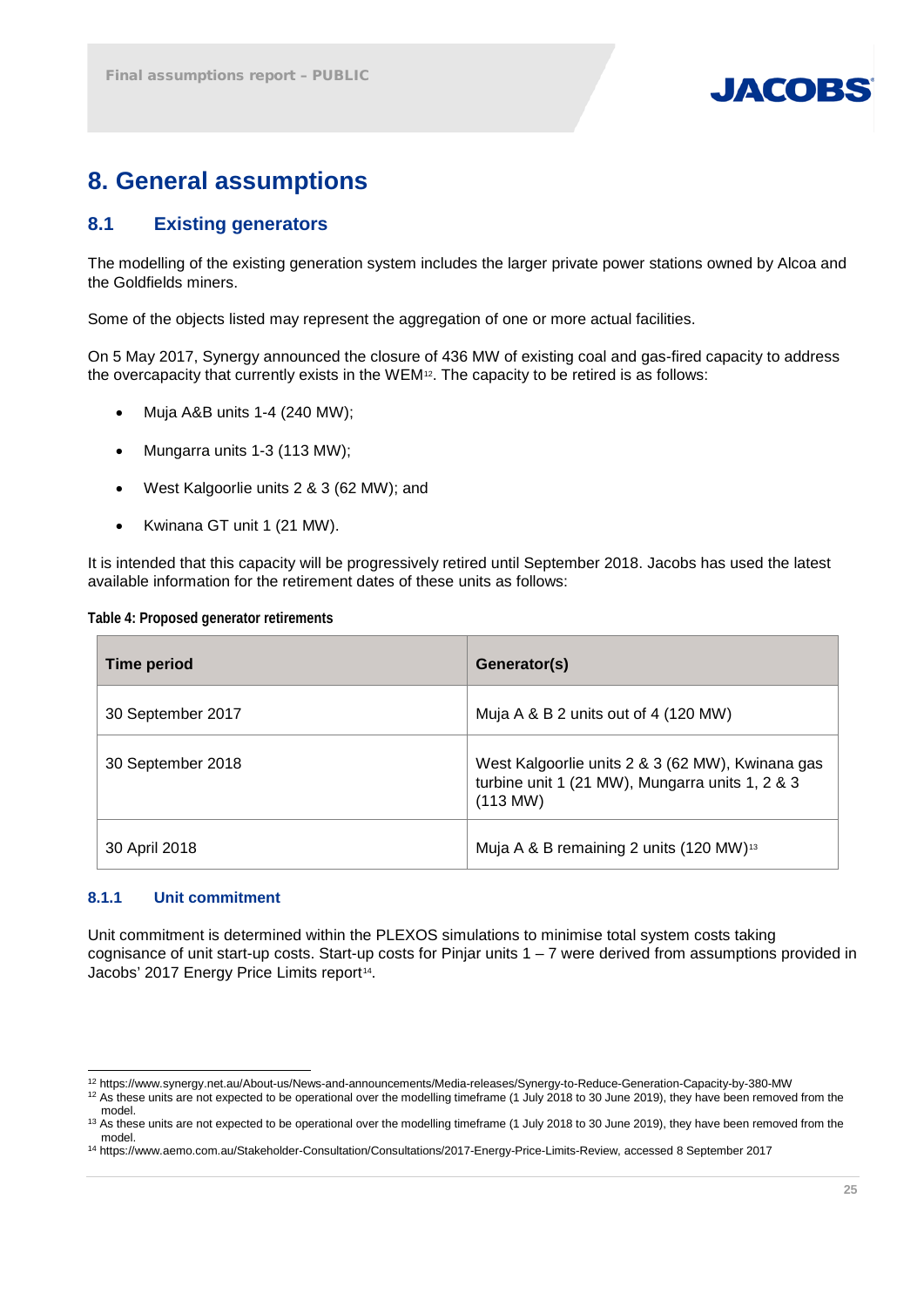

Start-up costs for some other facilities will be updated in accordance with confidential advice provided as part of this year's public consultation. Start-up costs for other Synergy and non-Synergy facilities are based on a Perth CPI escalation of the values used in the 2017-18 financial year Margin Value Review.

For some units that typically operate as "must-run", unit commitment is imposed on the model. Specifically, the Bluewaters units, Muja 7 and 8, Collie, Kwinana NewGen, cogeneration units and other generators meeting private loads are treated as units that must generate whenever they are available. The status of "must-run" units will be reviewed in this year's back-casting study.

#### **8.1.2 Planned maintenance and forced outages**

Planned maintenance is modelled in PLEXOS in one of two ways: either explicitly with users specifying the period over which the unit will not be available, or via maintenance rates. If maintenance rates are used, PLEXOS schedules the maintenance to occur in periods of high reserve, where possible, by allocating maintenance in such a way that the minimum reserve level across the year is maximised.

Forced outages are unplanned, and can occur at any time. These are randomly determined in PLEXOS and differ in each Monte Carlo simulation. Ten Monte Carlo simulations are to be conducted for this analysis. In each simulation, the frequency with which forced outages occur is determined by the forced outage rate and mean-time-to-repair parameters in the model. The outage rates were provided by AEMO, based on three years of historical full and partial outage data and consideration of major outages planned for 2017-18. During FY 2016/17 the second unit of Bluewaters power station experienced an extended forced outage lasting about 6 months due to equipment failure. These types of outages are beyond the scope of the modelling as they are completely unforeseeable. They can be indirectly incorporated into the modelling by factoring them in when calculating the long-term average forced outage rates of the generating units.

An exception in the use of historical unplanned outage rates was for plants with outages rates less than 0.1%. This level of reliability is unusual for a generation unit, and it normally comes about if the unit has had very infrequent use or no use at all over the historical period. For this reason, we applied a floor of 0.1% for forced outage rates. This affected the four Tesla distillate units and the Neerabup peaking units.

Another exception to the use of historical data applied to the planned outage rates that were retained from last year's analysis. The reason for this is that calculating planned outages from historical data requires at least six years of data, which is the length of a typical maintenance cycle for a thermal generator. Using only three years of maintenance data can skew the results to either too much maintenance, if a major overhaul has been carried out within the last three years, or too little maintenance, if a major overhaul has not been carried out in the three years. No outage rates are included for wind farms since the historical generation profiles of these units will already include outages.

#### **8.1.3 Short run marginal cost calculations**

Within the PLEXOS software, the SRMC is calculated as follows:

*SRMC = marginal heat rate \* (fuel price + variable transport charge) + VO&M cost*

This SRMC is then divided by the marginal loss factor (MLF) to determine the merit order of dispatch. The assumed MLFs have been obtained from AEMO's website for 2017-18[15](#page-25-0).

The SRMC values for all generators are estimated for 2018-19, based on the primary fuel only and considering the average heat rate at maximum capacity. Most of the input values were obtained from publicly available information (SOO, planning reviews, AEMO website, and companies' websites). AEMO approaches all

<span id="page-25-0"></span> <sup>15</sup> https://www.aemo.com.au/Electricity/Wholesale-Electricity-Market-WEM/Data/Loss-factors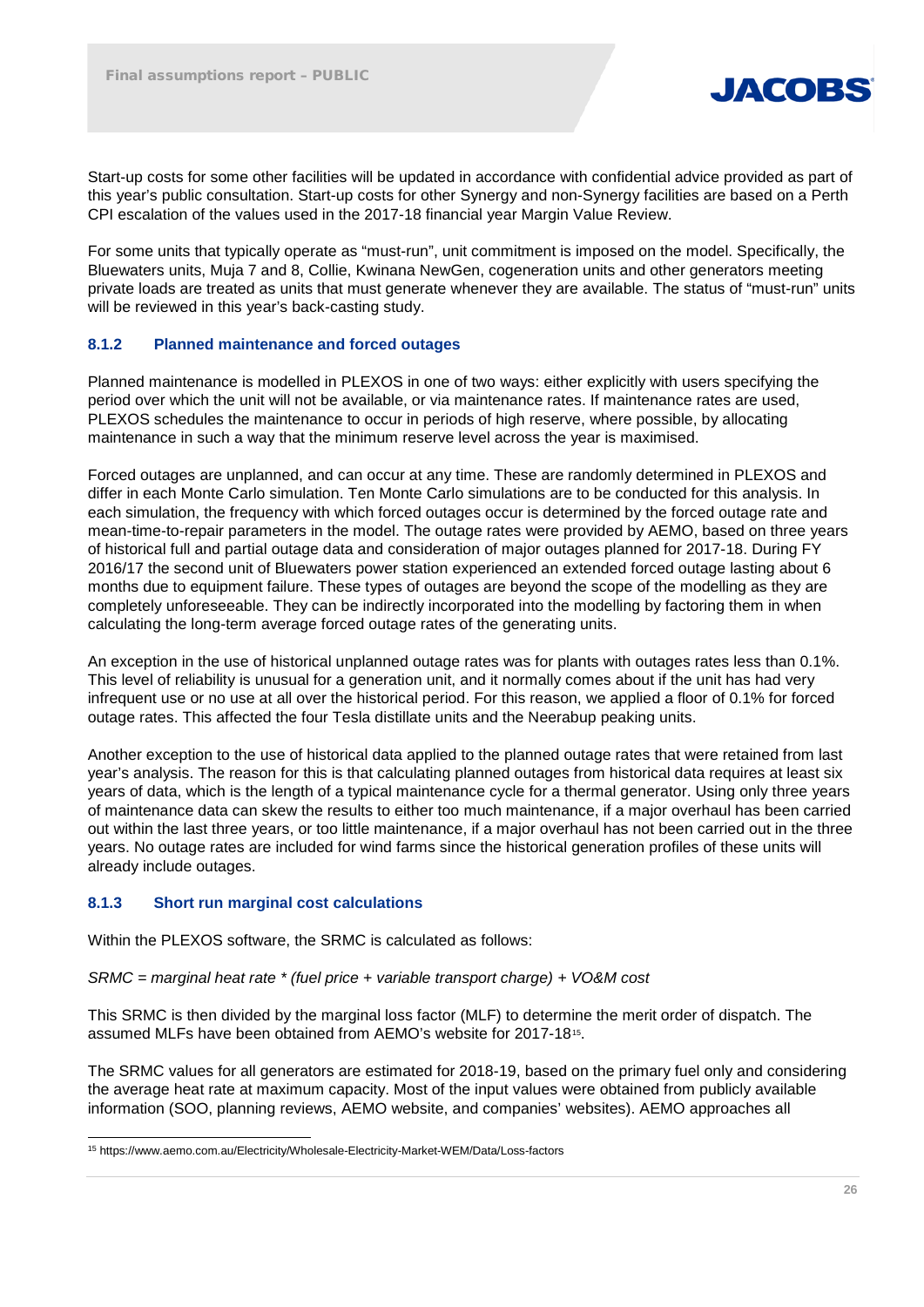

generators to provide updated assumptions, including fuel costs and start-up costs on a confidential basis. If confidential data is provided, these cost assumptions can be used, otherwise an adjustment of the previous financial year's cost assumptions are used.

For the wind farms, solar PV plants and landfill gas plants, the assumed value of large-scale generation certificates (LGC) has been subtracted from the variable operating and maintenance costs of each plant type, resulting in a negative SRMC. Even with a Balancing Price of \$0/MWh, renewable generators would be foregoing LGC revenue if they were shut down. The LGC price assumed in this study is \$85/MWh in real June 2017 dollars, based on LGC certificates currently being traded in the forward market. The government agreement on the Renewable Energy Target (RET) has resulted in elevated LGC prices since March 2015, and this figure is based on certificates traded during this calendar year. Assumed VO&M costs for wind farms are \$25/MWh, which is based on Jacobs' independent assessments of these plants. The exception to this is the VO&M cost for Collgar wind farm, which was provided by the plant owner. For large-scale solar PV in WA we assume a VO&M cost of \$24/MWh, which is based on the VO&M cost quoted by ARENA applicants for WA projects. For landfill plants the assumed VO&M cost is based on the implied VO&M cost from previous Margin Value Review studies.

Generation profiles for all winds farms and large-scale solar PV plant are using 2014-15 historical profiles where possible, or the closest matching year whenever 2014-15 data is not available.

#### <span id="page-26-0"></span>**8.1.4 Heat rates**

Heat rates are usually quoted by gas turbine manufacturers on a lower heating value (LHV) basis. However, fuels such as natural gas are usually sold on a \$/GJ HHV basis, and therefore gas turbine performance needs to be adjusted using the HHV/LHV ratio for any economic or financial evaluation. It should be noted that the HHV/LHV ratio is fuel-specific<sup>16</sup>. For example, for natural gas it is approximately 1.108, whereas for distillate the factor is about 1.06.

The sent out heat rates used in the modelling are based on available published or calculated values, using engineering judgement, for the rated plant capacities at ISO conditions, expressed on a HHV basis. In some instances, generators have provided more accurate information on a confidential basis following a request for details made by the former IMO and/or AEMO as part of the consultation process for previous and/or the current Margin Value Review. In the market modelling, polynomial heat input functions are specified for most generators and the SRMC at any output level is calculated based on the marginal heat rate at that point on the curve.

<span id="page-26-1"></span><sup>&</sup>lt;sup>16</sup> The HHV / LHV ratio relates to the state of the water in the exhaust. For the HHV it is assumed that the water is condensed to liquid form and for the LHV it is assumed the water is in vapour form. The HHV value is higher than the LHV value by the latent heat of evaporation of the water. Fuels that have relatively higher hydrogen contents (to other combustible elements such as carbon) have higher HHV / LHV ratios as the hydrogen combusts to form water in the exhaust and carbon combusts to form carbon dioxide instead of water. Therefore the HHV/LHV ratio inherently accounts for combustion moisture.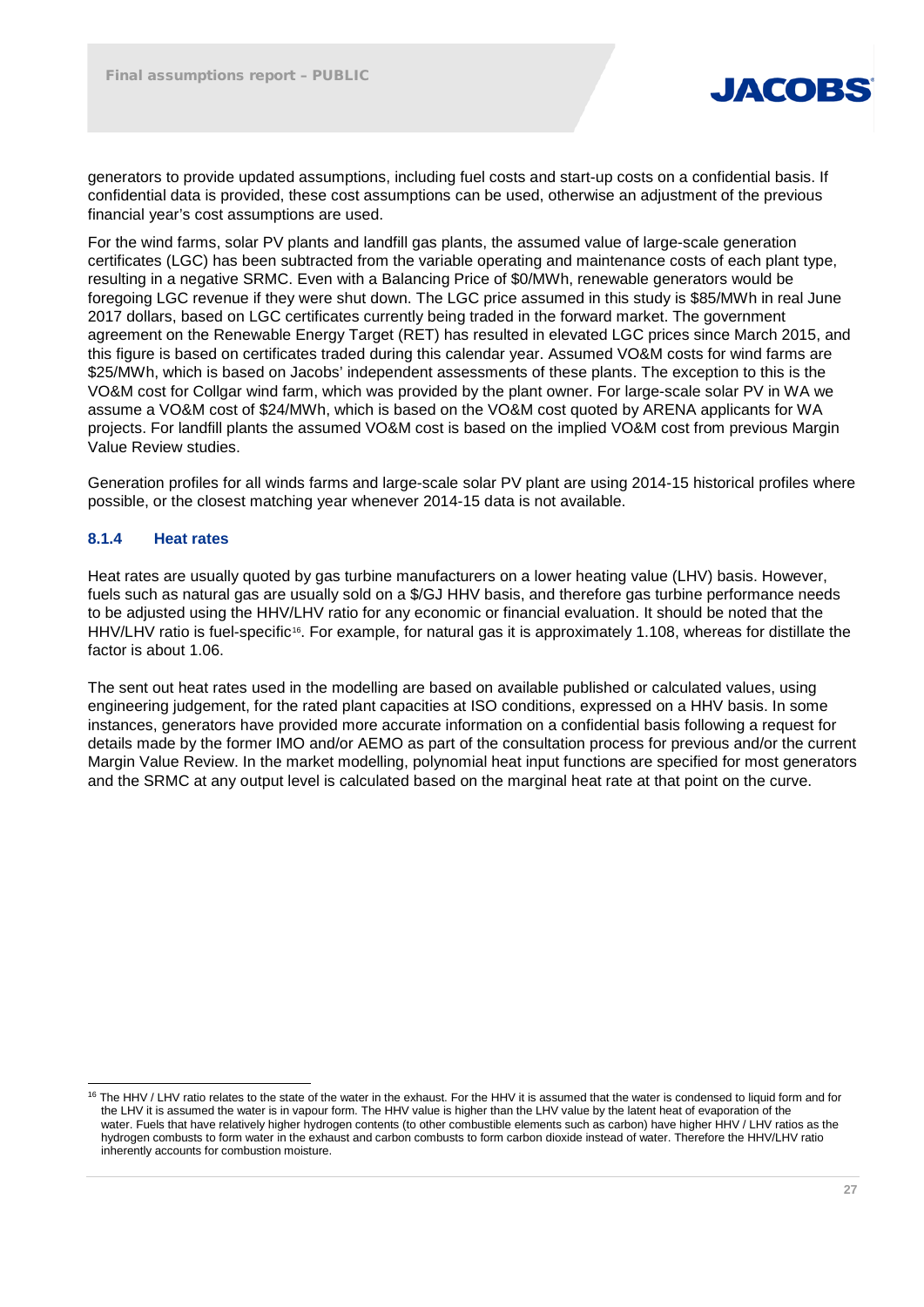# **JACOBS**

<span id="page-27-0"></span>

## **Figure 5 Example of performance curve for a typical GTG unit, at ISO conditions**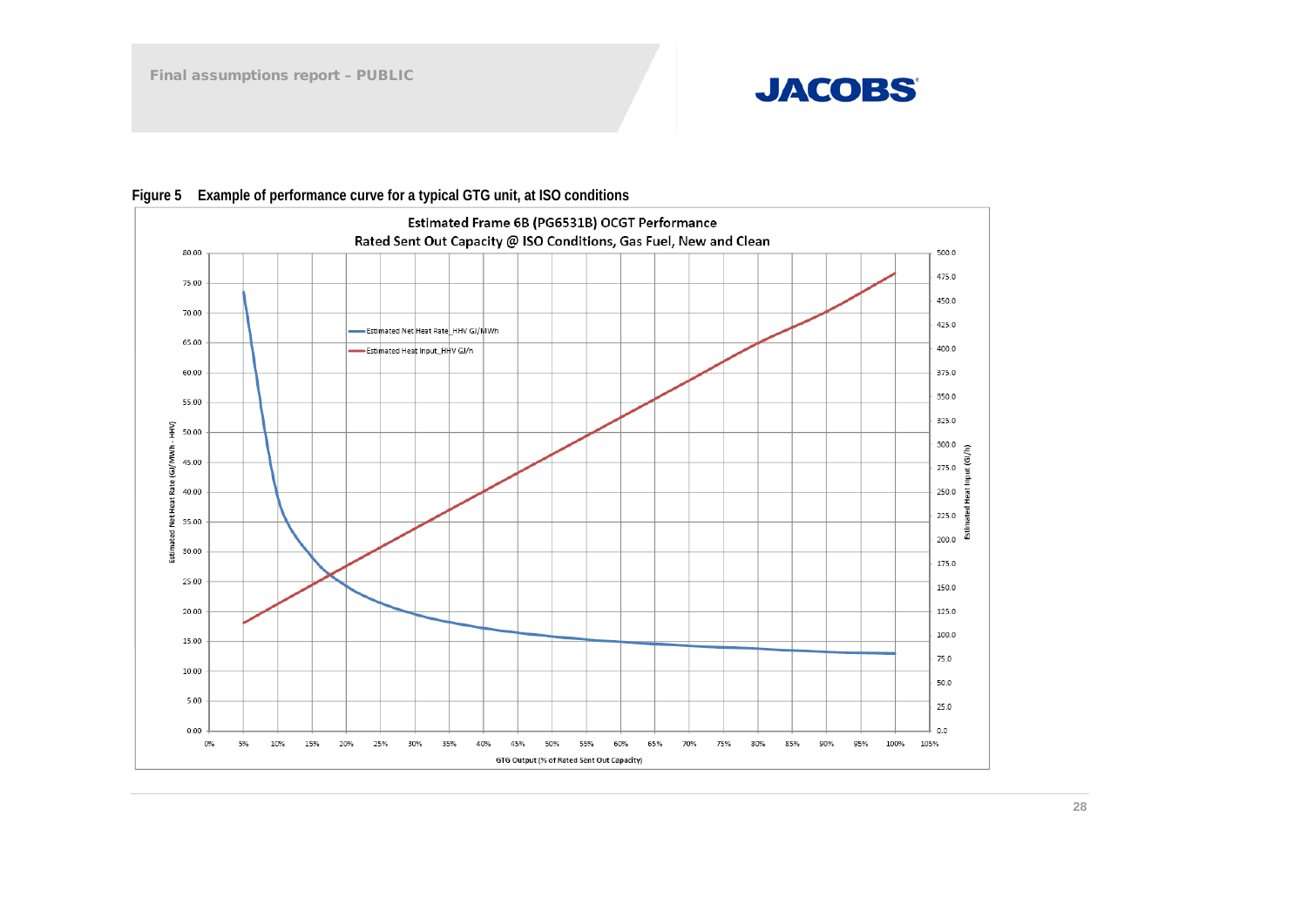

An example heat input function and resulting average heat rate curve are provided in [Figure 5.](#page-27-0) The marginal heat rate at any level of output is defined as the gradient of the heat input curve. It should be noted that the marginal HHV heat rate is typically lower than the average HHV heat rate at maximum sent-out rated capacity.

In some instances, no information on the heat input function is available. For these units, a static heat rate value is assumed regardless of output level. These units are not ones that would be expected to provide reserve, so the lack of heat input function is not considered material for this analysis.

For the generators servicing intermittent load only an average heat rate is assumed, since the full capacity range of the generator is not modelled in the simulation. For these generators, only the generation in addition to the private load is offered into the market, up to the maximum scheduled generation volume. On average, it is assumed that a generator servicing private load that is offering additional generation into the market is operating at a relatively efficient point on its heat rate curve.

#### **8.1.5 NewGen Kwinana**

The NewGen Kwinana CCGT consists of a 167.8 MW open cycle gas turbine, and a 160 MW steam turbine. In base load operation, 247.8 MW of power may be provided, with an additional 80 MW available from the steam unit during peak periods through auxiliary duct firing. The steam turbine cannot operate without the gas turbine. Therefore, the contingency risk that this unit imposes on the system is equal to the combined output from the power station.

## **8.2 Future generators**

No new generators are being modelled in the 2018/19 year.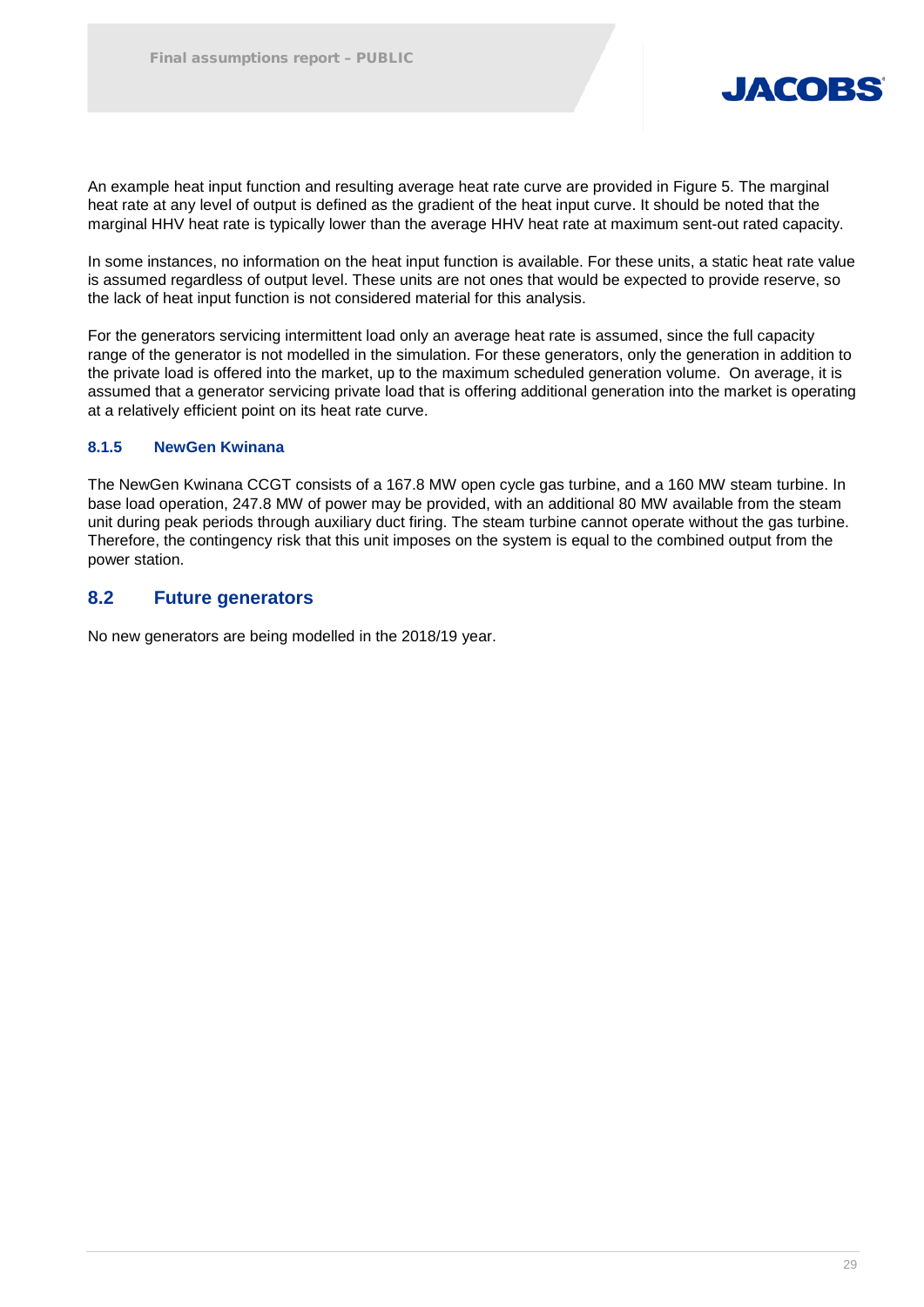

# **9. Reserve modelling assumptions**

In determining the availability cost of providing ancillary services, SR, LFAS and LRR were modelled in PLEXOS.

System Management has been consulted on the information in this section to verify its accuracy.

## **9.1 Spinning reserve**

The SR requirement in the WEM is equivalent to 70% of the generating unit producing the largest total output in that period. Spare capacity on other generating units and/or interruptible load is made available to support system frequency in the event of a contingency.

## <span id="page-29-0"></span>**9.2 Load following Ancillary Service**

LFAS is required to meet fluctuations in supply and demand in real time. There are two LFAS products in the WEM: raise and lower. LFAS raise is a component of the SR. Therefore, the same MW of reserve may be used to meet both the LFAS and SR requirements. The total SR requirement in the WEM can be reduced by the amount of LFAS raise that is being provided.

AEMO has reviewed Spinning Reserve provided by LFAS raise and for modelling purposes has recommended to only reduce the Spinning Reserve requirement by the amount of LFAS that is being provided by Synergy Facilities, with the exception of Cockburn CCGT, and non-Synergy facilities that currently have a Spinning Reserve contract.

NewGen Kwinana CCGT does not currently have a Spinning Reserve contract, consequently LFAS enablement of this facility will not be modelled as providing Spinning Reserve.

Based on the estimate of the LFAS requirement provided in System Management's Ancillary Service Report for 2017[17,](#page-29-1) for the 2018-19 financial year we assume a LFAS requirement of 72 MW for raise and 72 MW for lower with a ramp rate of +/- 14.4 MW/min.

The generators providing LFAS must be able to raise or lower their generation in response to automatic generation control (AGC) signals. The same generator does not need to provide both the raise and lower LFAS. Indeed, the LFAS market allows participants to offer for one and not the other. However, in aggregate across all generators providing LFAS the total required amounts of raise and lower service must be available.

While the dispatch of an LFAS generator can vary from minute to minute to meet generation and demand fluctuations, for modelling purposes it is assumed that, on average across the half hour period, an LFAS generator is not providing any LFAS. That is, intra-half-hour load following fluctuations in their generation average out.

## **9.3 Load Rejection Reserve**

Load Rejection Reserve (LRR) is required to provide system stability in the event of sudden, unplanned load disconnection. LRR is modelled in PLEXOS as a lower reserve. The generators providing LRR must be able to lower their generation in response to load rejection. Spare lowering capacity in a generator that provides LFAS lower may also be available for LRR. AEMO has reviewed the LRR and for modelling purposes has recommended to only reduce the LRR requirement by the amount of LFAS lower that is being provided by Synergy Facilities, with the exception of Cockburn CCGT, and non-Synergy facilities that currently have a Load Rejection Reserve contract.

Due to exclusion of Cockburn CCGT and because NewGen Kwinana CCGT does not have a LRR contract, the amount of LRR required in any time period t is as follows:

<span id="page-29-1"></span> <sup>17</sup> https://www.aemo.com.au/Electricity/Wholesale-Electricity-Market-WEM/Data/-/media/9B95C6BE952746FCACDAA686A6427303.ashx.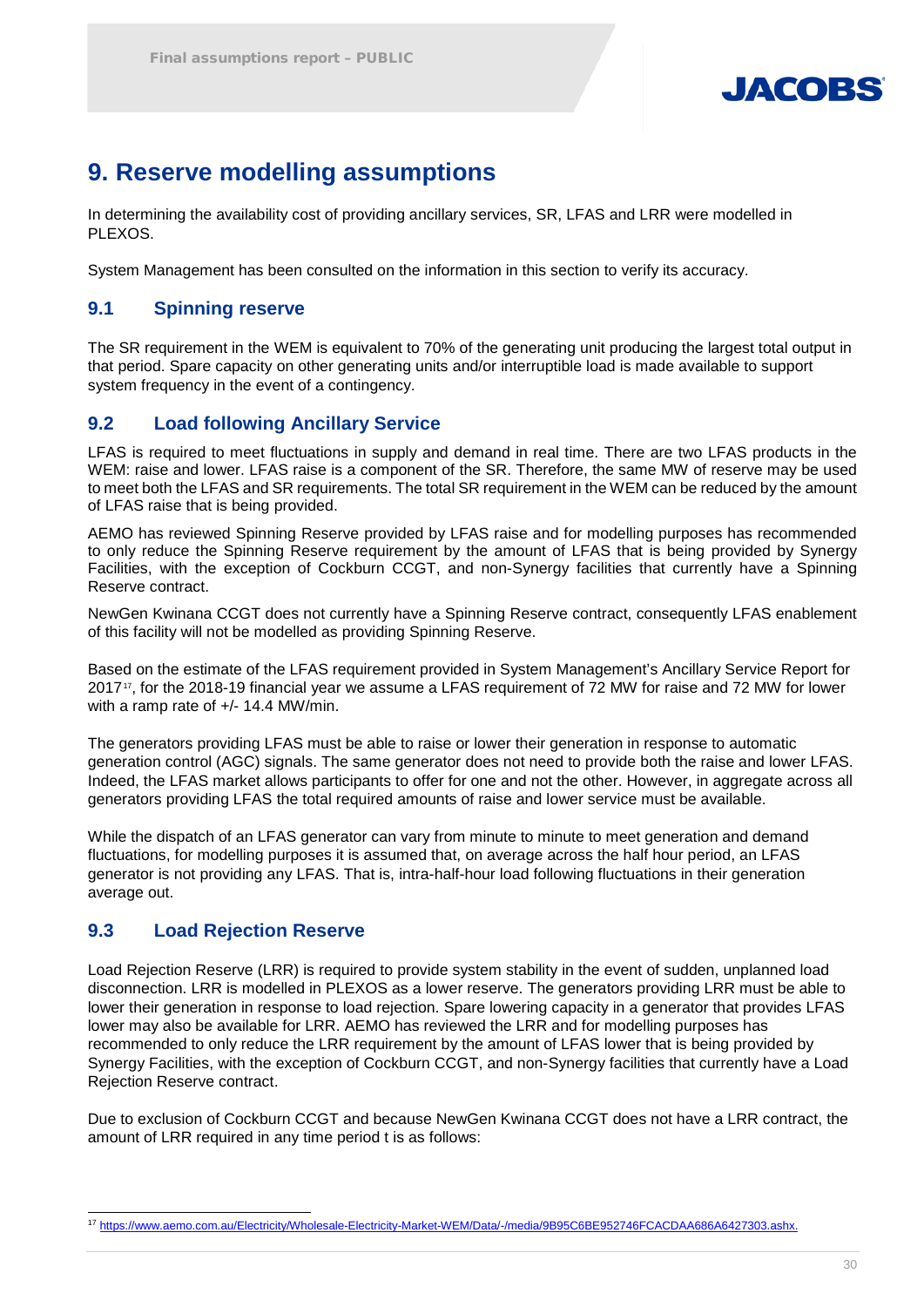

#### *LRR* = *120MW* – (*72MW – Cockburn\_LFAS\_provision\_t– NewGen CCGT\_LFAS\_provision\_t [18](#page-30-0)*)

where the 72MW represents the current LFAS requirement, Cockburn\_LFAS\_provision\_t is the amount of LFAS lower provided by Cockburn CCGT and NewGen CCGT\_LFAS provision\_t is the amount of LFAS lower provided by NewGen Kwinana CCGT.

Although we model the availability costs for Synergy to provide LRR, a separate determination is made by the ERA in accordance with clause 3.13.3B and a different settlement mechanism is utilised for the recovery of LRR costs. In this separate determination the value of the Ancillary Service Cost\_LR[19](#page-30-1) parameter covers the payment to a market generator for the costs of providing the LRR Service and System Restart Service.

## **9.4 Reserve provision**

PLEXOS requires the user to specify which generators can provide a particular type of reserve. Some may be better suited for providing SR than LFAS, and some may not be suitable for providing reserve at all, depending on their operational flexibility and the commercial objectives of their owners. Both Synergy and IPPs are able to provide LFAS subject to meeting technical requirements (i.e. being connected to AGC). At present NewGen Kwinana and Tiwest Cogeneration plant are the only IPP facilities capable of providing LFAS. Tiwest has indicated that it is uncertain if it will participate in the LFAS markets. As a result, NewGen Kwinana remains the only IPP modelled to provide LFAS during this period. SR is provided by Synergy or through ancillary service contracts with an IPP.

As AEMO has not finalised all the Spinning Reserve contracts for FY 2018-19, the previous Spinning Reserve contracts for FY2017-18 will be used for modelling the Spinning Reserve contracts for the current review period.

Spinning Reserve contracts to be modelled include the provision of 55 MW of interruptible load, and the other is a contract with an IPP.

For all generators specified as being able to provide reserve, PLEXOS is set up to assume by default that, if a unit is generating, all spare capacity could contribute to providing reserve. This is not always possible, so PLEXOS allows users to specify the maximum reserve provision for each generator that can provide reserve. The amount of reserve provided by the generator will therefore be limited by the minimum of its spare capacity or its maximum reserve provision capability.

The maximum responses currently assumed are based on information provided by System Management. For some units, all spare capacity is assumed to be available for providing SR, LFAS and LRR. For LFAS, the maximum response represents a unit's ability to increase or decrease output within a 5-minute period. Both LFAS raise and lower could be provided by a unit simultaneously. For SR and LRR, additional restrictions are imposed on some units, as suggested by AEMO System Management.

<span id="page-30-0"></span><sup>&</sup>lt;sup>18</sup> If an AEMO LRR contract is in place with NewGen Kwinana then this term will be zero.

<span id="page-30-1"></span><sup>19</sup> https://www.erawa.com.au/electricity/wholesale-electricity-market/determinations/ancillary-services/load-rejection-cost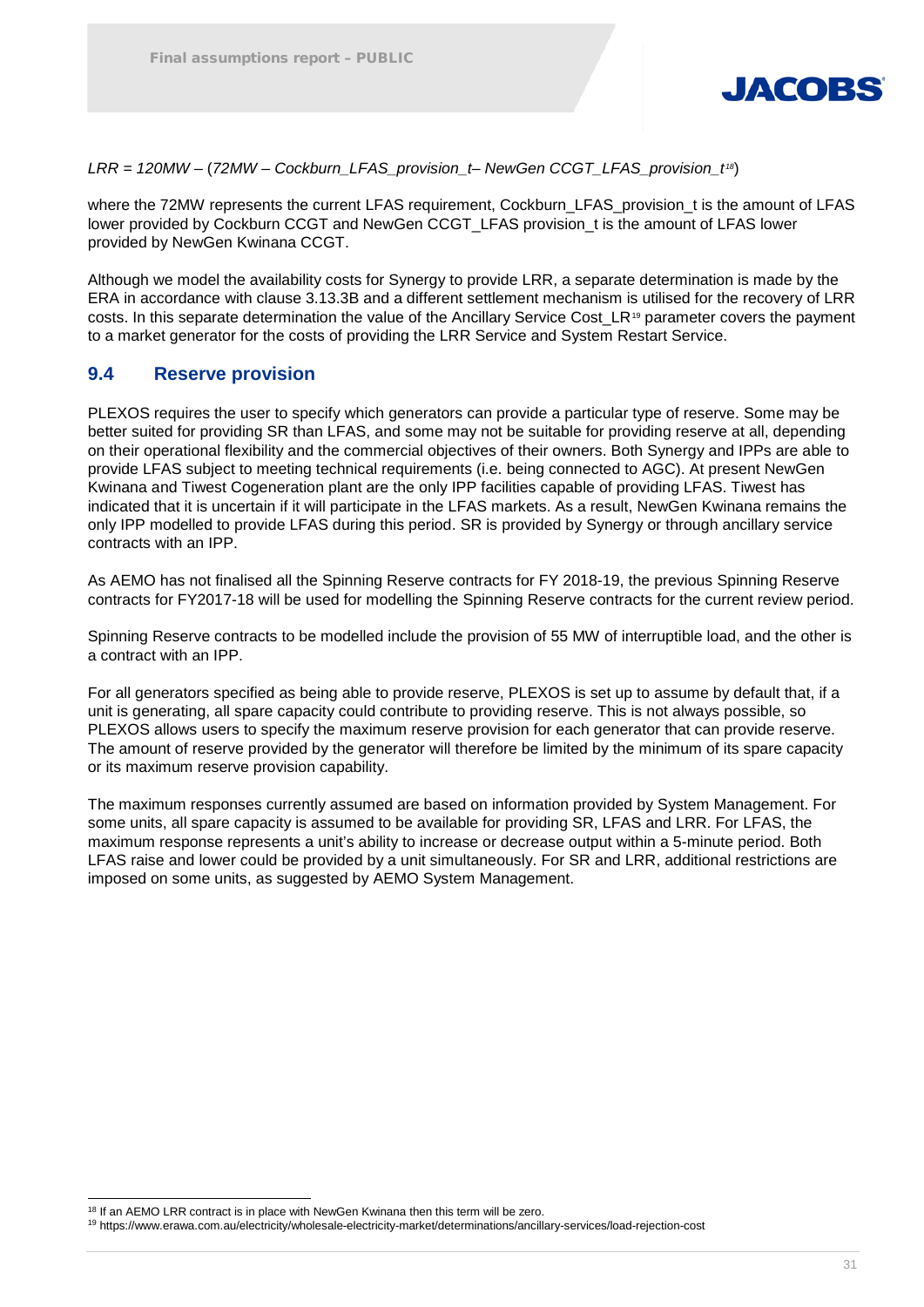

## **9.5 Ancillary service contracts**

Some reserve may be provided by reducing load through interruptible load ancillary service contracts. AEMO System Management's latest advice is that 55 MW of interruptible load is assumed to be available. This interruptible load can be used at all times to provide SR. The other SR contract that will be active over FY 2018- 19 is understood to be with one of the IPPs.

For the purposes of modelling, the SR requirement to be provided by Synergy in period *t* for the 2018-19 financial year is therefore equal to:

*70%\* largest generating unit–55 MW interruptible load – IPP\_SR\_provision –* (*72 MW LFAS – Cockburn\_LFAS\_provision\_t–NewGen CCGT\_LFAS\_provision\_t[20](#page-31-0)*)*.*

Cockburn's and NewGen Kwinana's provision of LFAS are subtracted off the modelled 72MW of LFAS provided each period because Cockburn's and NewGen Kwinana's LFAS are not a suitable substitute for SR (see section [9.2\)](#page-29-0). For the purposes of settlement, there is a subsequent adjustment for Cockburn's and NewGen Kwinana's provision of LFAS as outlined section 2.3.

## **9.6 Value of reserve shortage**

Clause 3.10.2 (d) of the Market Rules states that the SR requirement may be relaxed following activation (subject to a requirement that it be fully restored as soon as practicable) if:

"…all reserves are exhausted and to maintain reserves would require involuntary load shedding".

To ensure that reserve levels are relaxed prior to involuntary load shedding, a value of reserve shortage (VoRS) is defined representing the cost per MWh of not meeting the reserve requirement. In PLEXOS, a VoRS of \$1,000/MWh is assumed for the WEM to ensure that the reserve is met in most circumstances except when involuntary load shedding would occur.

<span id="page-31-0"></span><sup>&</sup>lt;sup>20</sup> If an AEMO SR contract is in place with NewGen Kwinana CCGT then this term will be zero.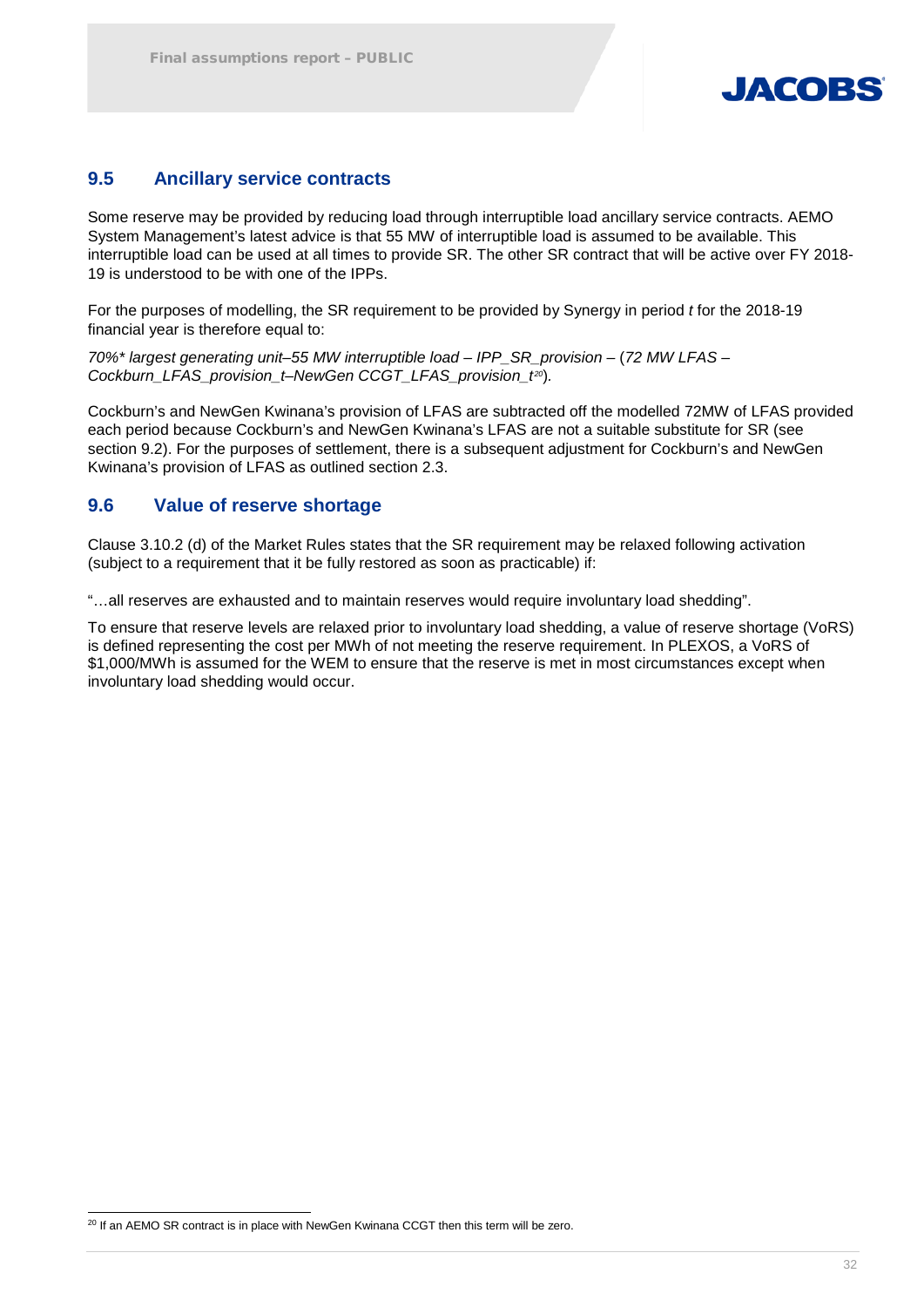

# <span id="page-32-0"></span>**Appendix A. Pipeline tariffs**

#### **A.1 DBNGP tariffs**

#### **A.1.1 Tariff components**

Dampier to Bunbury Natural Gas Pipeline (DBNGP) tariffs have been obtained from the 2016-20 Access Arrangement and otherwise calculated using the same approach used for the 2017-18 Margin Value Review.

The DBNGP 2016-20 Access Arrangement published by the ERA on 30 June 2016 allows for, as at 1 July 2016:

- the T1 Capacity Reservation Tariff is \$1.165954/GJ (\$2016); and
- the T1 Commodity Tariff is \$0.128597/GJ (\$2016);
- making a T1 Tariff of \$1.294551/GJ (\$2016).

This Base T1 Tariff does not take into account tariff adjustments for capacity expansions. When account is taken of this, ACIL Tasman referred to a Standard Shipper Contract (SSC) T1 tariff at 1 January 2010 of \$1.4942 which, when escalated at the Perth Consumer Price Index (All Groups)<sup>[21](#page-32-1)</sup> results in a tariff of \$1.5411/GJ at 1 January 2011. This 2011 tariff has been confirmed by DBP which quotes a tariff paid under this contract of \$1.5411/GJ.

According to the new SSC negotiated in 2014 for 1 July 2014 to 31 December 2020, Base T1 tariffs and Aggregate Tariff Adjustment Factor (ATAF) escalate at Perth CPI.

Thus, we have calculated tariffs in two parts:

- A Base T1 Tariff of \$1.294551/GJ at 30 June 2016;
- An ATAF adjustment of \$0.192/GJ at 1 January 2011 (calculated by difference from the \$1.5411) which escalates at Perth CPI<sup>22</sup>. It has also been escalated based on the new real pre-tax discount rate of return calculated by the ERA in the 2016-20 Access Arrangement and referred to in the SSC.

#### **A.1.2 CPI numbers and estimates**

The Perth CPI growth for 2015-16 was 0.5%. The Western Australian 2016-17 budget forecasts for Perth CPI growth were<sup>[23](#page-32-3)</sup> 1.75% for 2016-17, 2.25% for 2017-18, and 2.5% p.a. for 2018-19 and 2019-20.

In its calculations, Jacobs has used the following September to September quarter Perth CPI increases:

- 3.1% for Sept 2009 to Sept 10 actual which determined the pricing for calendar year 2011
- 2.8% for Sept 2010 to Sept 11 actual which determined the pricing for calendar year 2012
- 2.0% for Sept 2011 to Sept 12 (including carbon price effect) actual which set the price for calendar year 2013
- 2.6% for Sept 2012 to Sept 2013 actual, which determined the price for calendar year 2014
- 2.6% for Sept 2013 to Sept 2014 actual, which determined the price for calendar year 2015
- 1.1% for Sept 2014 to Sept 2015 actual, which determined the ATAF price for calendar year 2016 (the Base T1 Tariff is based on the 2016-20 Access Arrangement)
- 0.5% for Sept 2015 to Sept 2016 assumed, which will set the price for calendar year 2017

<span id="page-32-2"></span><span id="page-32-1"></span><sup>&</sup>lt;sup>21</sup> The Perth Consumer Price Index (All Groups) published by the Australian Bureau of Statistics is referred to in this report as Perth CPI.<br><sup>22</sup> We note that the reference period for the CPI calculations was changed by

<span id="page-32-3"></span> $23$  CPI forecasts were not reported in the 2017-18 budget, so we have used the 2016-17 budget forecasts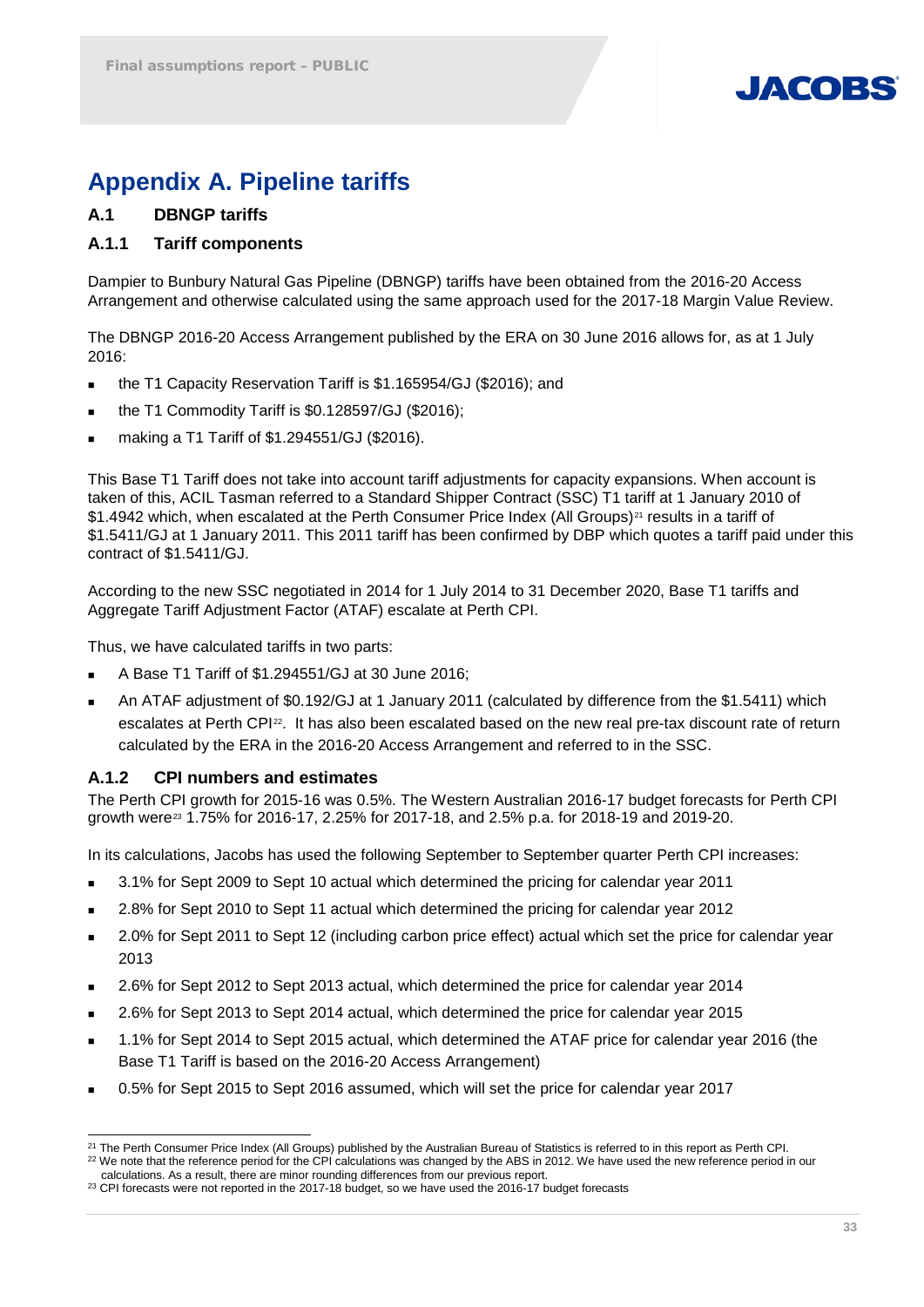

- 1.4% for Sept 2016 to Sept 2017 assumed, which will set the price for calendar year 2018
- 2.3% for Sept 2017 to Sept 2018 assumed, which will set the price for calendar year 2019

Where relevant, Jacobs has assumed that Australia CPI<sup>[24](#page-33-1)</sup> will be 2.5% p.a. in each year.

#### **A.1.3 Full-haul tariff calculations in nominal dollars**

The Perth CPI assumptions and tariffs calculated are provided in [Table 5.](#page-33-0)

<span id="page-33-0"></span>

|  | Table 5 | Actual and forecast CPI and tariffs for the DBNGP, nominal dollars |
|--|---------|--------------------------------------------------------------------|
|--|---------|--------------------------------------------------------------------|

|                     | Calendar 2016<br>(actual) | Calendar 2017<br>(actual) | Calendar 2018<br>(forecast) | Calendar 2019<br>(forecast) |
|---------------------|---------------------------|---------------------------|-----------------------------|-----------------------------|
| Perth CPI increase* | 0.5%                      | 0.9%                      | 2.3%                        | 2.5%                        |
| <b>Base Tariff</b>  | \$1.29                    | \$1.30                    | \$1.31                      | \$1.34                      |
| <b>ATAF</b>         | \$0.26                    | \$0.26                    | \$0.26                      | \$0.27                      |
| Total               | \$1.55                    | \$1.56                    | \$1.58                      | \$1.61                      |

\* From September to September. Calendar 2017 is based on Sept 2016 to forecast Sept 2017 Perth CPI and Calendar 2018 and 2019 tariffs are based on forecast Perth CPI. Note that numbers in the table may not add to total due to rounding.

#### **A.1.4 Full-haul tariff calculations in real dollars of June 2017**

Based on our calculations and assumptions we have estimated that the tariffs will be \$1.58/GJ for calendar year 2018 and \$1.62 for calendar year 2019 in nominal terms.

Assuming equal quantities off-taken in each of the four quarters and using the Perth CPI Index of 109.0 in June 2017 as the base and assuming Perth CPI growth based on WA 2016-17 budget forecasts, we have estimated the average tariff in 2018-19 in real June 2017 dollars to be \$1.53/GJ at 100% load factor.

#### **A.1.5 Commodity and capacity components**

In the Access Arrangement, the Base Tariff has a capacity reservation to commodity ratio of approximately 90% to 10%. As a result, we have assessed:

- The capacity reservation tariff to be \$1.381/GJ of capacity reserved
- The commodity component to be \$0.152/GJ of gas transported.

#### **A.1.6 Part haul transport**

All gas which is delivered south of Compressor Station 9 (north of the Muchea offtake point) is deemed to be full haul, regardless of inlet point.

Part haul transport, for gas delivered north of Compressor Station 9, is essentially calculated at the full haul tariff multiplied by the distance factor. The distance factor as defined in the Part Haul Shipper Contract is the distance from the inlet to the outlet points divided by 1400.

For the tariffs calculated above, the part-haul tariffs in real \$June 2017 are:

A capacity reservation tariff of \$0.000987/GJ of capacity reserved multiplied by the distance transported

<span id="page-33-1"></span><sup>&</sup>lt;sup>24</sup> In this report Australia CPI refers to the Consumer Price Index All Groups weighted average for All Capital Cities published by the Australian Bureau of Statistics.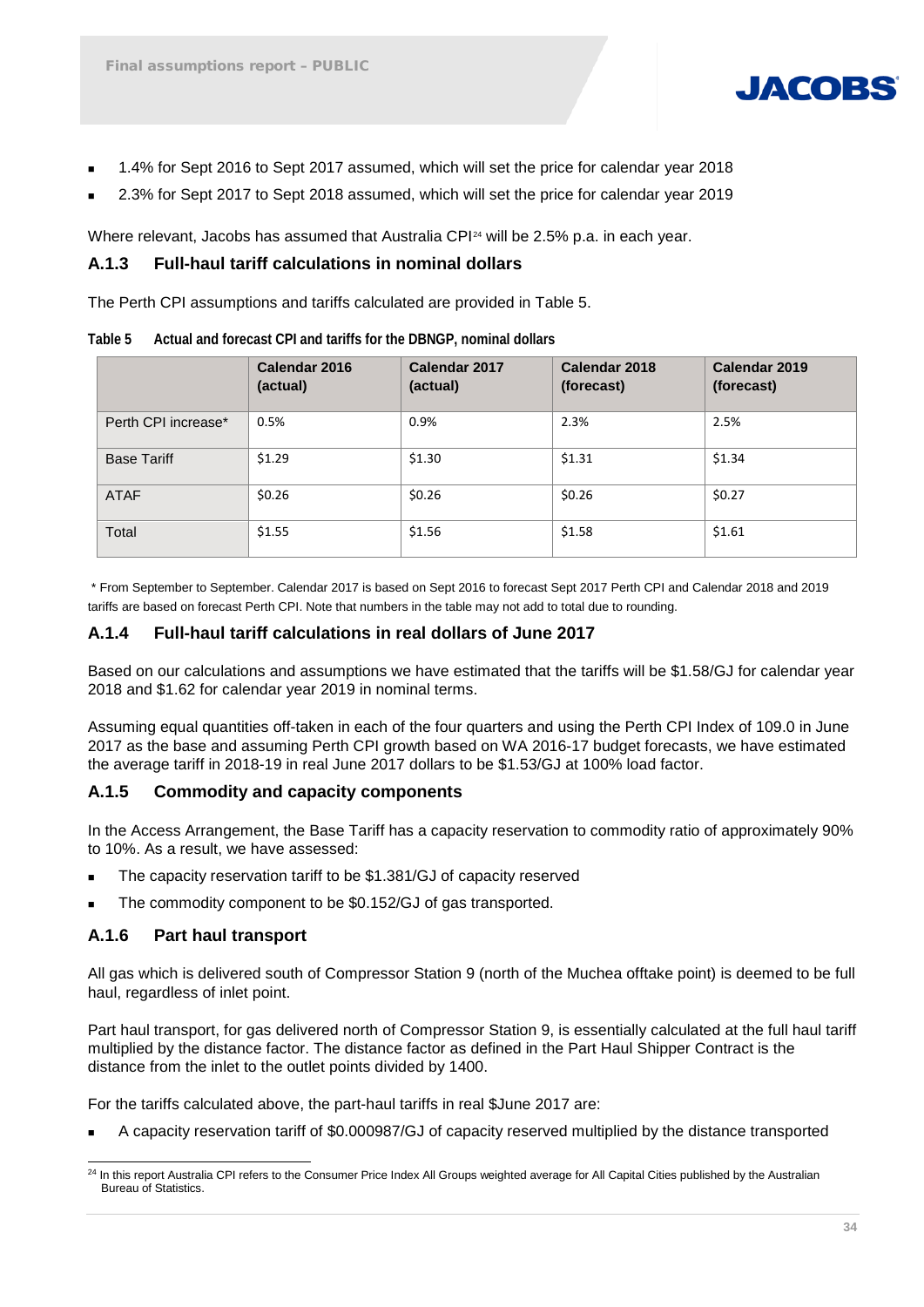

A commodity tariff of \$0.000109/GJ transported multiplied by the distance transported.

#### **A.2 Goldfields Gas Pipeline**

#### **A.2.1 Tariffs for transport through uncovered expansions**

GGP reference tariffs have been obtained from the 2015-19 Access Arrangement:

- Toll charge: \$0.116369/GJ
- Capacity reservation charge: \$0.000620/GJ MDQ/km
- Throughput charge \$0.000228/GJ/km.

These rates are at 1 July 2016 with quarterly indexation using the Australia All Groups CPI, for which the June 2016 index value is 108.6 and the June 2017 index value is 110.7.

In order to calculate the tariffs, the toll charge is multiplied by the contracted capacity, the capacity reservation charge is multiplied by the contracted capacity times the pipeline distance from the inlet to the offtake point and the commodity charge is multiplied by the throughput times the pipeline distance from the inlet to the offtake point.

This results in an indicative tariff of \$1.31/GJ in June 2017 dollars, for a 100% load factor customer in Kalgoorlie (1380 km) in 2017[25](#page-34-1).

#### **A.3 Transport costs for SWIS generators in 2018-19**

Based on the above analysis, the transport costs for individual generators in the SWIS are set out below in [Table 6.](#page-34-0)

The calculations show the variable and fixed components in \$/GJ, assuming a 77% load factor of which only 50% is included in the calculation and take account of distances specified by ACIL Tasman where relevant.

| Generator            | <b>Tariff Used</b> | <b>Distance</b> | Variable<br>transport<br>charge | <b>Fixed</b><br><b>Transport</b><br>Charge, 77%<br>LF, \$June<br>2017 | <b>Total transport Charge</b><br>(50% of fixed<br>component) \$June<br>2017 |
|----------------------|--------------------|-----------------|---------------------------------|-----------------------------------------------------------------------|-----------------------------------------------------------------------------|
| Alinta Pinjarra      | <b>DBNGPT1</b>     |                 | 0.15                            | 1.79                                                                  | 1.05                                                                        |
| Alcoa Wagerup        | <b>DBNGPT1</b>     |                 | 0.15                            | 1.79                                                                  | 1.05                                                                        |
| PPP KCP EG1          | <b>DBNGPT1</b>     |                 | 0.15                            | 1.79                                                                  | 1.05                                                                        |
| <b>SWCJV Worsley</b> | <b>DBNGPT1</b>     |                 | 0.15                            | 1.79                                                                  | 1.05                                                                        |
| <b>Tiwest</b>        | <b>DBNGPT1</b>     |                 | 0.15                            | 1.79                                                                  | Confidential <sup>26</sup>                                                  |
| Cockburn             | <b>DBNGPT1</b>     |                 | 0.15                            | 1.79                                                                  | 1.05                                                                        |
| Perth Energy         | <b>DBNGPT1</b>     |                 | 0.15                            | 1.79                                                                  | 1.05                                                                        |

<span id="page-34-0"></span>**Table 6 Transport costs for SWIS generators in 2018-19 in \$June 2017/GJ**

<span id="page-34-1"></span><sup>&</sup>lt;sup>25</sup> Thus, for Parkeston, for example, which has a pipeline distance of 1380 km at an annual load of 365 GJ at 100% load factor this results in a toll charge of (\$0.119 x 365) plus a capacity reservation charge of (\$0.0063 x 365 x 1380) plus a throughput charge of (\$0.000232 x 365 x 1380) all divided by the throughput (365 GJ) = \$1.31/GJ in July 2017. Assuming a 77% load factor, the toll Charge and capacity reservation charge are divided by 0.77 resulting in a transportation charge of \$1.61/GJ.

<span id="page-34-2"></span><sup>&</sup>lt;sup>26</sup> TiWest provided its actual transport charge for the 2016 review.